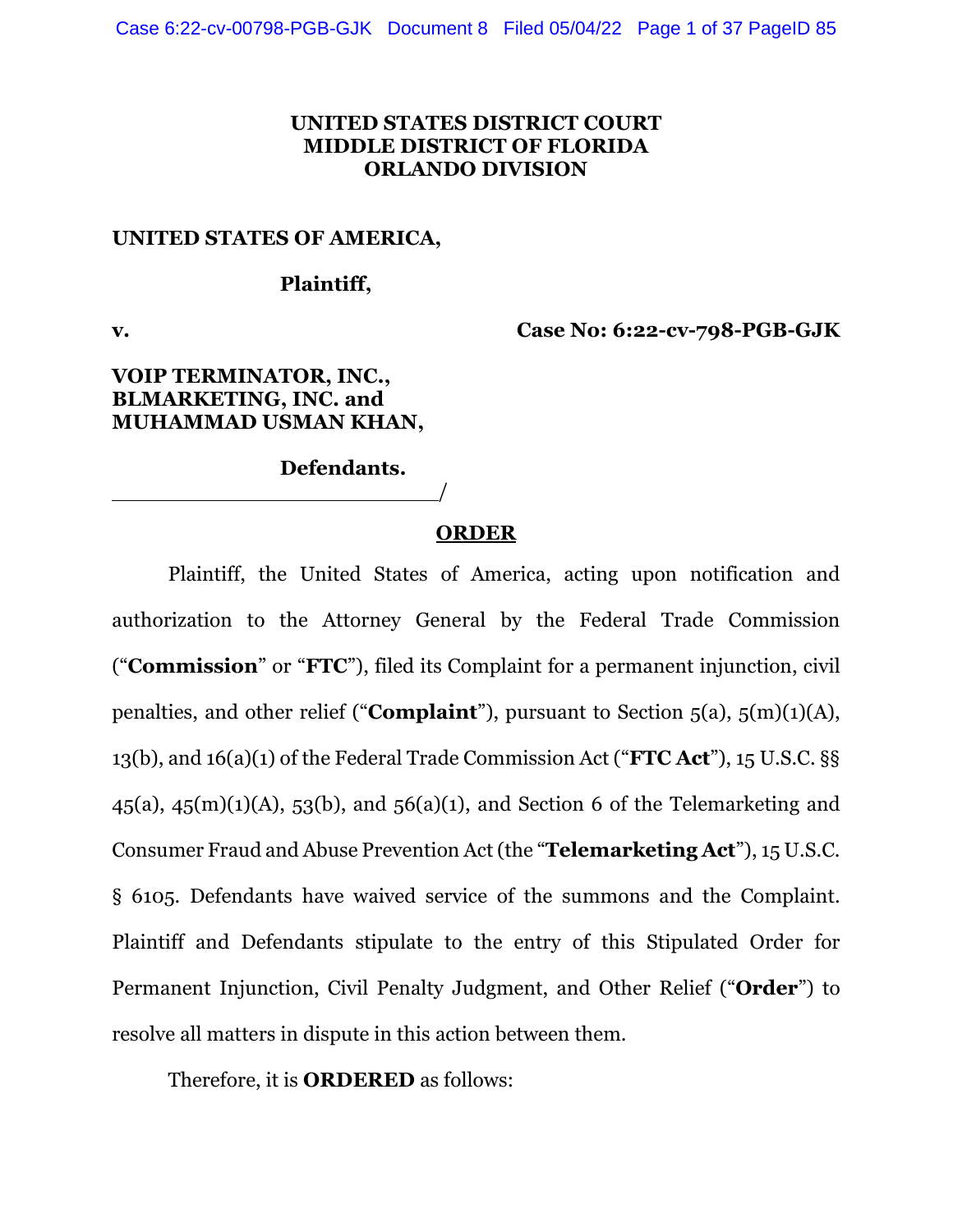# **FINDINGS**

1. This Court has jurisdiction over this matter.

2. The Complaint charges that Defendants participated in acts or practices in violation of Section 5 of the FTC Act, 15 U.S.C. § 45 and the FTC's Telemarketing Sales Rule (the "**TSR**" or "**Rule**"), as amended, 16 C.F.R. Part 310, by, among other things, assisting and facilitating: (a) placing telemarketing calls to consumers that delivered prerecorded messages; (b) placing telemarketing calls to consumers whose telephone numbers were on the National Do Not Call ("**DNC**") Registry; and (c) transmitting inaccurate caller ID numbers and names with their telemarketing calls.

3. Defendants neither admit nor deny any of the allegations in the Complaint, except as specifically stated in this Order. Only for purposes of this action, Defendants admit the facts necessary to establish jurisdiction.

4. Defendants waive any claim that they may have under the Equal Access to Justice Act, 28 U.S.C. § 2412, concerning the prosecution of this action through the date of this Order, and agree to bear their own costs and attorney fees.

5. Defendants and the Plaintiff waive all rights to appeal or otherwise challenge or contest the validity of this Order.

# **DEFINITIONS**

For the purpose of this Order, the following definitions apply:

2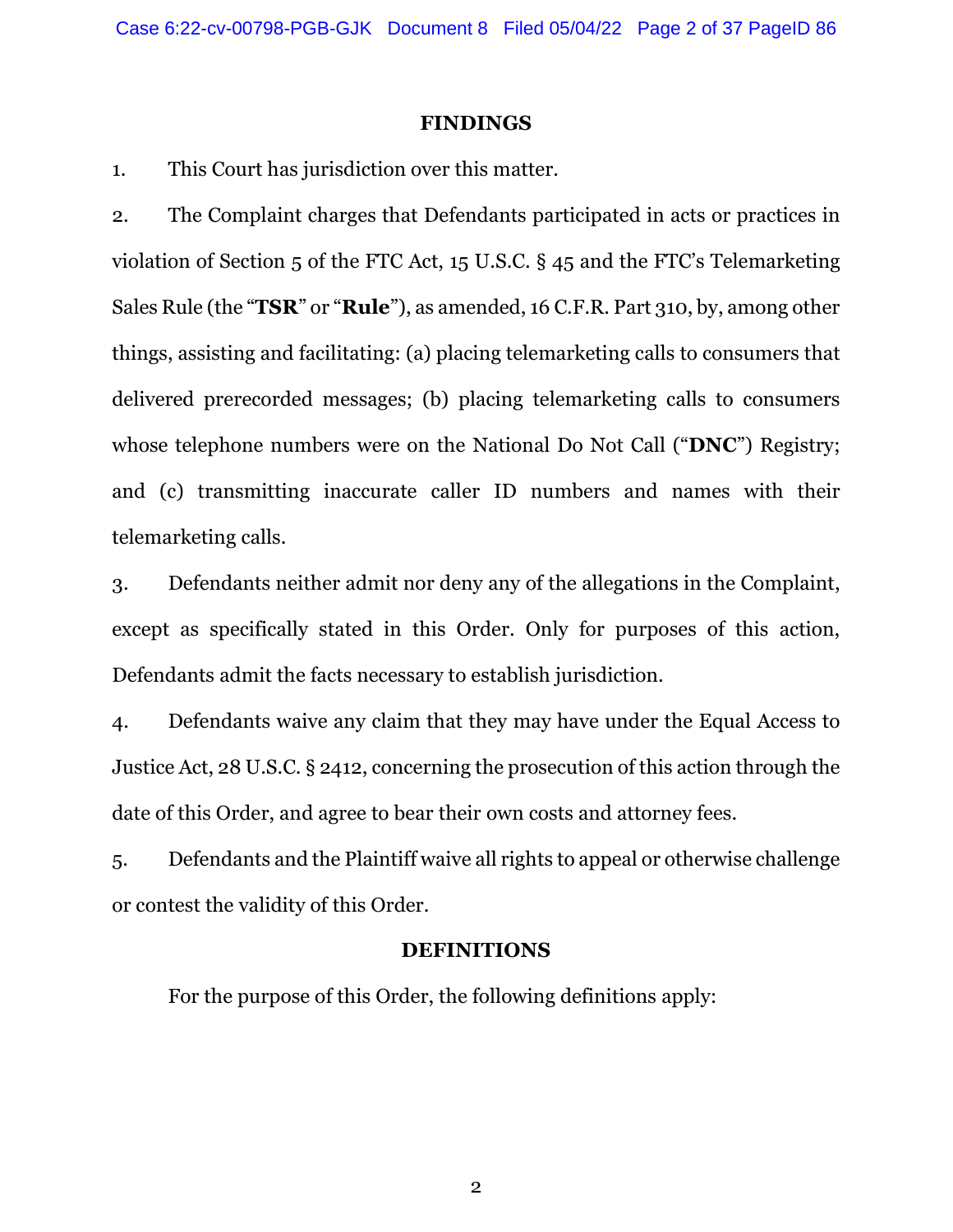- A. "**Assisting**" includes, among other conduct, providing or reselling Voice over Internet Protocol ("**VoIP**") telephony services and providing or licensing telephone numbers.
- B. "**Defendants**" means the Individual Defendant and Corporate Defendants, individually, collectively, or in any combination.
	- 1. "**Corporate Defendants**" means VoIP Terminator, Inc., and BLMarketing, Inc., and their successors and assigns.
	- 2. "**Individual Defendant**" means Muhammed Usman Khan.
- C. "**Invalid Number**" means any caller ID number that is invalid under the North American Numbering Plan ("**NANP**"), including, for example, any number that does not contain the requisite number of digits.
- D. "**National Do Not Call Registry**" means the National Do Not Call Registry, which is the "do-not-call" registry maintained by the Commission pursuant to 16 C.F.R. § 310.4(b)(1)(iii)(B).
- E. "**Person**" means any individual, group, unincorporated association, limited or general partnership, corporation, or other business entity.
- F. "**Seller**" means any person who, in connection with a Telemarketing transaction, provides, offers to provide, or arranges for others to provide goods or services to the customer in exchange for consideration, whether or not such person is under the jurisdiction of the Commission.
- G. "**Telemarketing**" means a plan, program, or campaign which is conducted to induce the purchase of goods or services or a charitable contribution, by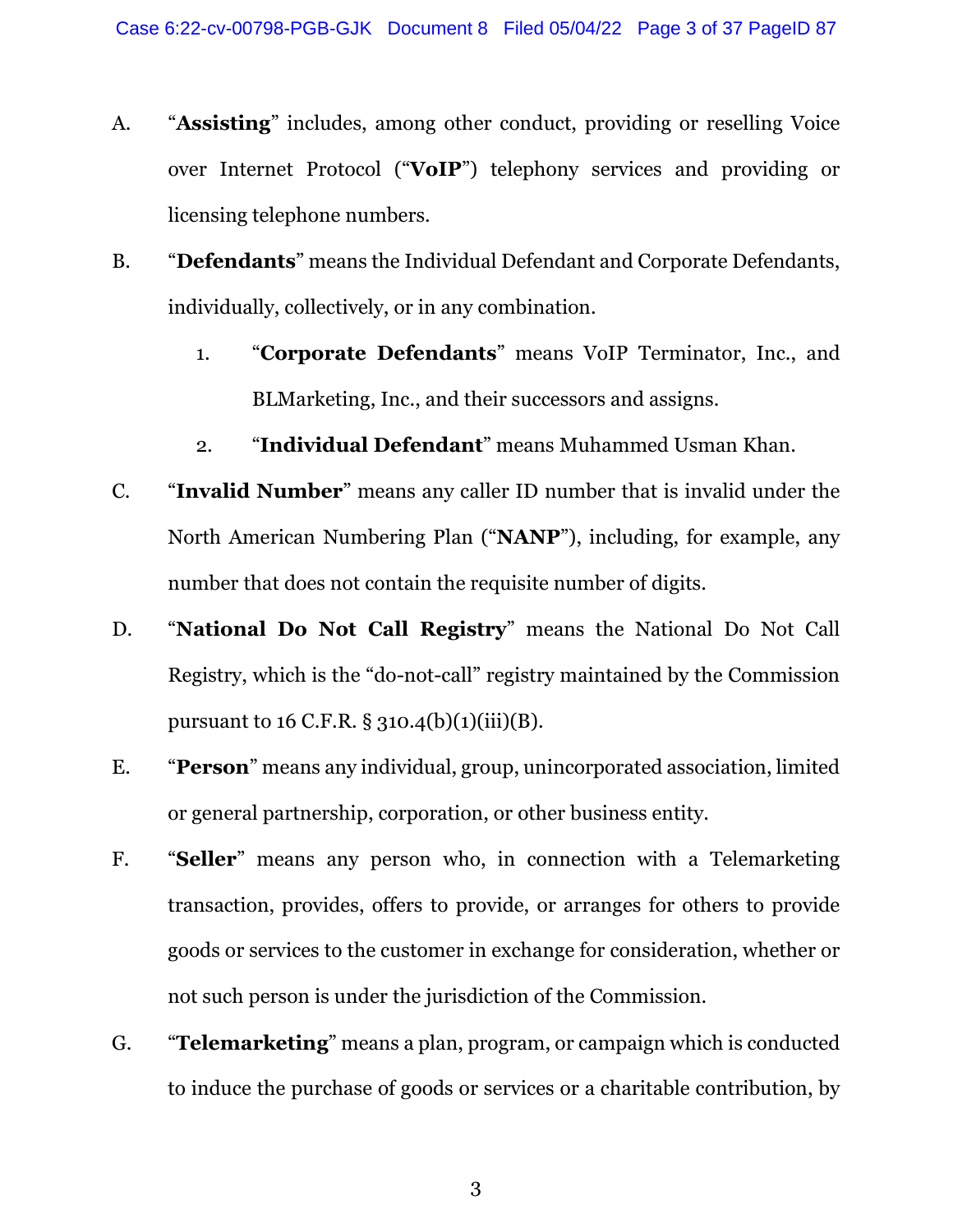use of one or more telephones, and which involves more than one interstate telephone call.

- H. "**Traceback Request**" means any request from:
	- 1. A telecommunications carrier or voice service provider;
	- 2. A consortium that conducts privately-led efforts to trace back the origin of suspected unlawful robocalls, as contemplated under Section 13 of the TRACED Act; or
	- 3. Any other industry organization comprised of telecommunications carriers and/or voice service providers that seek to combat and reduce unlawful robocalls to disclose information in order to protect the rights or property of such entity, or to protect users of telecommunications and voice services and others from fraudulent, abusive, or unlawful use of, or subscription to, telecommunications services.
- I. "**Unassigned Number**" means any caller ID number for which the administrator of NANP has never opened:
	- 1. The NPA area code for carrier number assignments; or
	- 2. The NPA-NXX central office code for carrier number assignments.

# **ORDER**

# **I. PROHIBITION ON ASSISTING AND FACILITATING ABUSIVE TELEMARKETING**

**IT IS ORDERED** that Defendants, their officers, agents, employees, and attorneys, and all other persons in active concert or participation with any of them,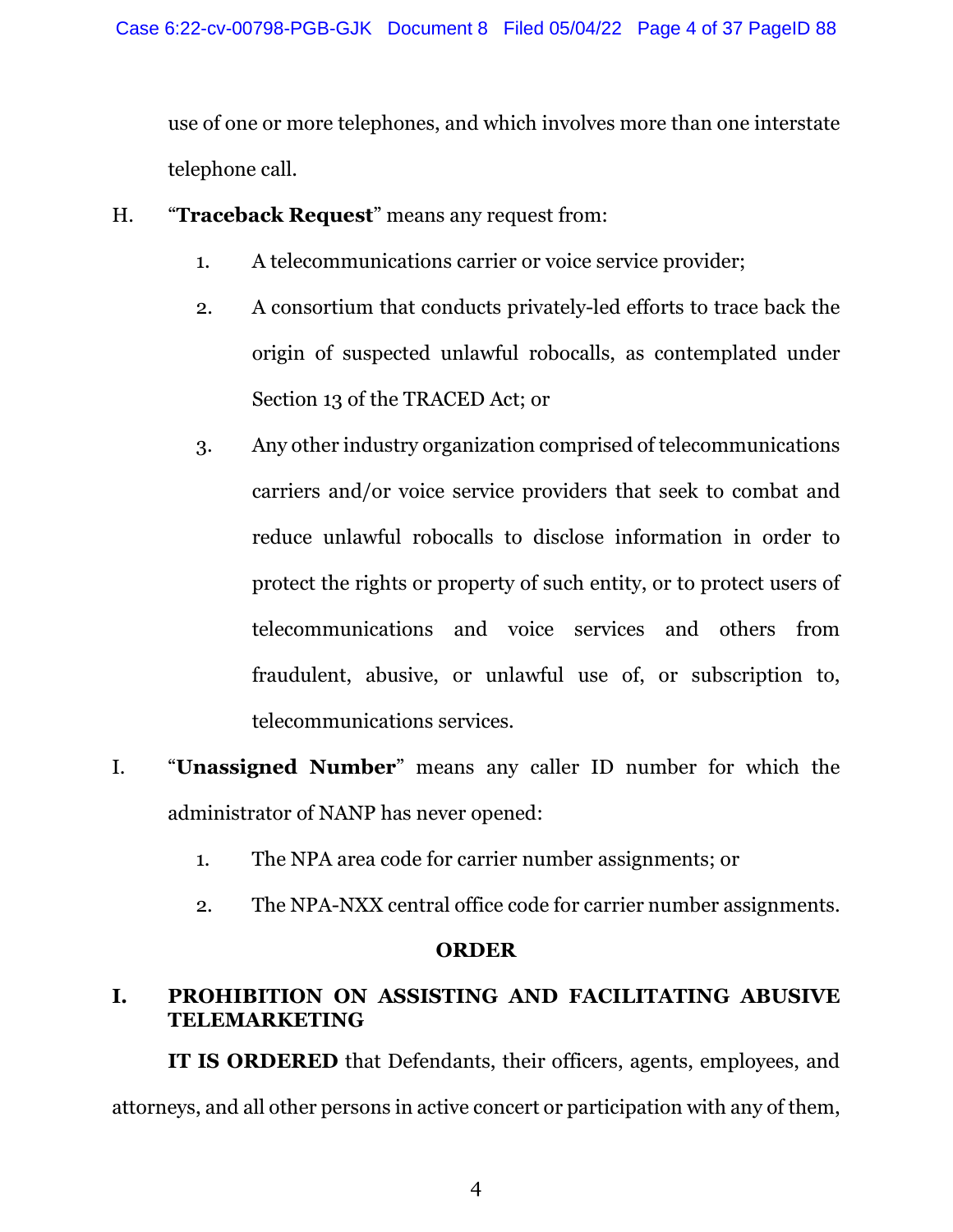whether acting directly or indirectly, are permanently restrained and enjoined from Assisting or providing substantial assistance or support to any Person that Defendants know, or should know, is engaged in, causing others to engage in, or assisting others engaging in, any of the following practices:

- A. Initiating, causing the initiation of, or transmitting Telemarketing calls that: (1) deliver prerecorded messages; or (2) are placed to numbers on the Do Not Call Registry; or
- B. Initiating, causing the initiation of, or transmitting any telephone call displaying a caller ID number that the calling party does not have legal authority to use.

# **II. PROHIBTION ON VIOLATING THE TELEMARKETING SALES RULE**

**IT IS FURTHER ORDERED** that Defendants, their officers, agents, employees, and all other Persons in active concert or participation with any of them, who receive actual notice of this Order, whether acting directly or indirectly, in connection with Telemarketing, are permanently restrained and enjoined from engaging in, causing others to engage in, or Assisting others engaging in violating the Telemarketing Sales Rule, 16 C.F.R. Part 310, a copy of which is attached to this Order as Attachment A.

# **III. BAN ON CERTAIN TELEPHONE CALLS**

**IT IS FURTHER ORDERED** that Defendants, whether acting directly or through an intermediary, are permanently restrained and enjoined from providing interconnected VoIP telephony services or provisioning or assigning telephone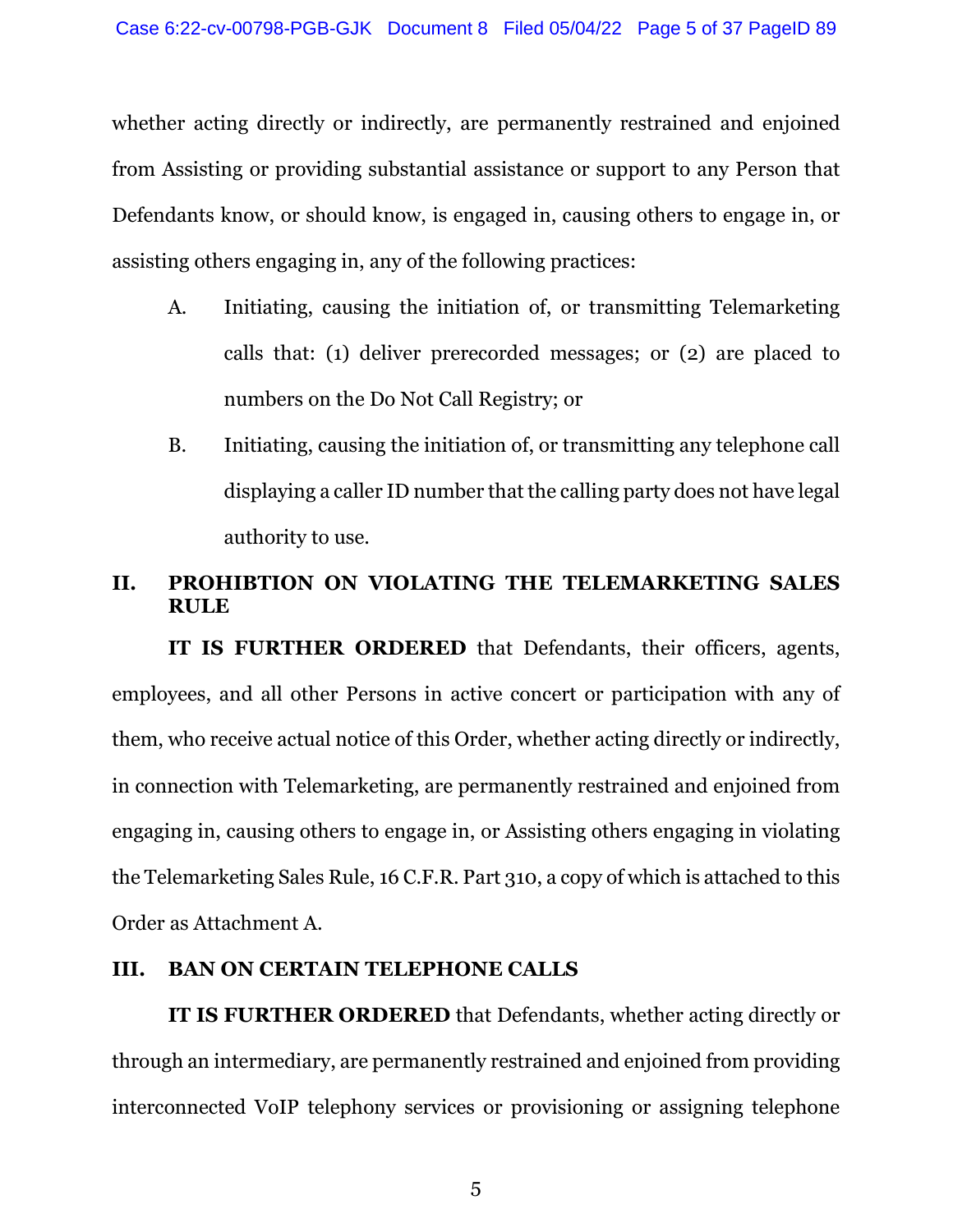numbers without having ongoing automated procedures in place to block calls that:

- A. Display as the caller ID number any Unassigned Number, or any Invalid Number; or
- B. Are not authenticated through the Federal Communications Commission's STIR/SHAKEN Authentication Framework, or a successor authentication framework if subsequently mandated by applicable federal law or regulation.

*Provided, however*, that Section III shall not apply to inbound calls dialed to Defendants' Customers by Persons who are not Defendants' Customers.

# **IV. SCREENING OF CURRENT AND PROSPECTIVE CUSTOMERS**

**IT IS FURTHER ORDERED** that Defendants, their officers, agents, employees, and all other Persons in active concert or participation with any of them, who receive actual notice of this Order, whether acting directly or indirectly, are permanently restrained and enjoined from providing VoIP telephony services or telephone numbers to any new or prospective customer, without first engaging in a reasonable screening of that customer. For new or prospective customers, such reasonable screening must occur and be completed before beginning to provide services to the new customer. For existing customers, such reasonable screening must occur and be completed within 60 days of the entry of this Order. For all customers, such reasonable screening must recur annually. Such reasonable screening must include, but not be limited to: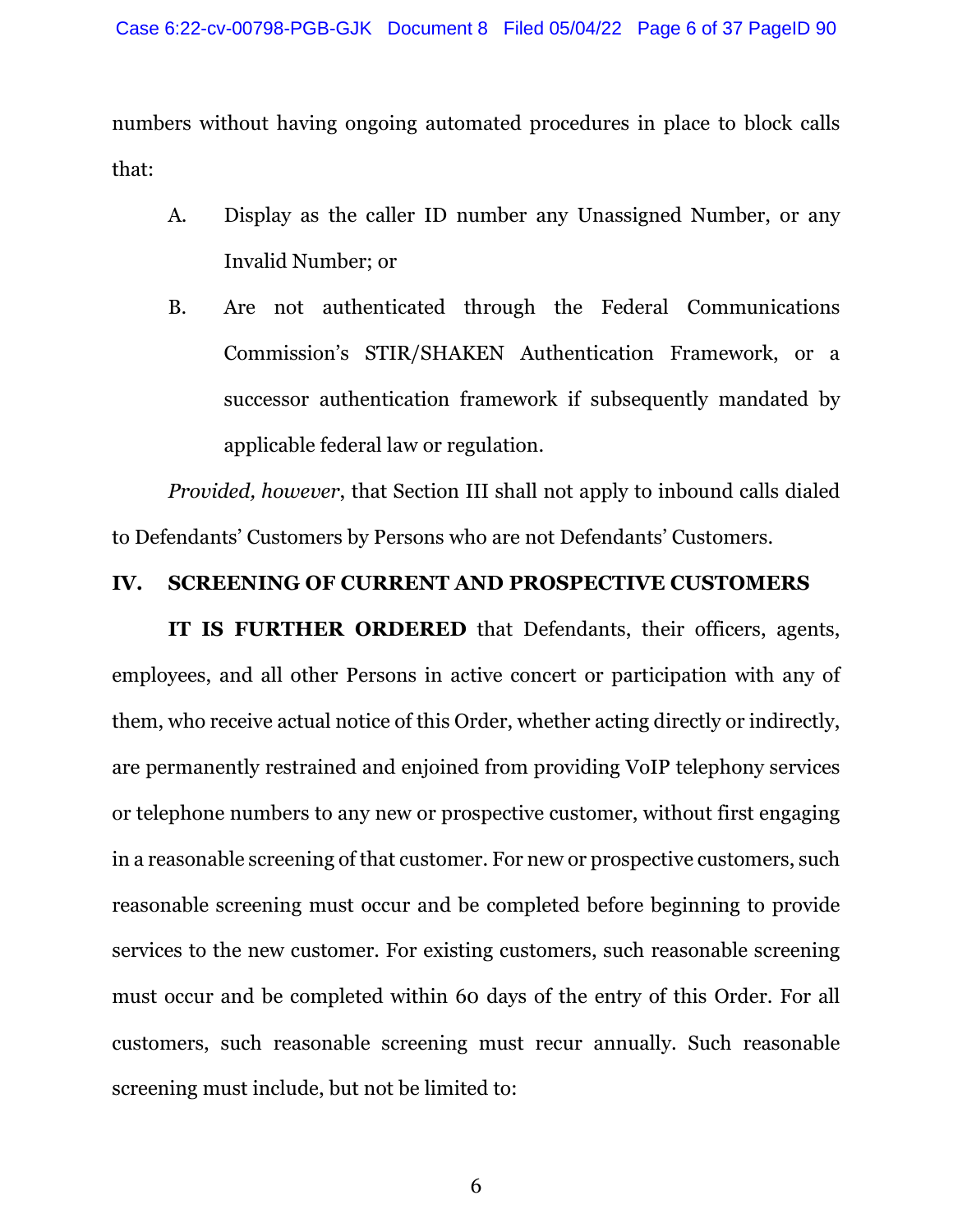- A. Obtaining from each prospective or current customer (including the principal(s) and controlling Person(s) with a majority interest in the entity, and any alter egos, corporate DBAnames, trade name, fictious name or aliases under which such Person(s) conduct or have conducted the business) the following information:
	- 1. A description of the nature of the prospective customer's business, including describing the nature of the goods and services sold and methods of sale. For prospective customers who describe their business as involving Telemarketing or telephone calls to solicit the purchase of goods or services or charitable contributions, confirmation that the prospective customer will use software or other means to filter out numbers on the Do Not Call Registry;
	- 2. The name of the principal(s) and controlling Person(s) of the entity, and Person(s) with a majority ownership interest in the entity;
	- 3. The name of the entity's employee responsible for compliance with the Telemarketing Sales Rule and other state and federal laws governing Telemarketing and automated dialing;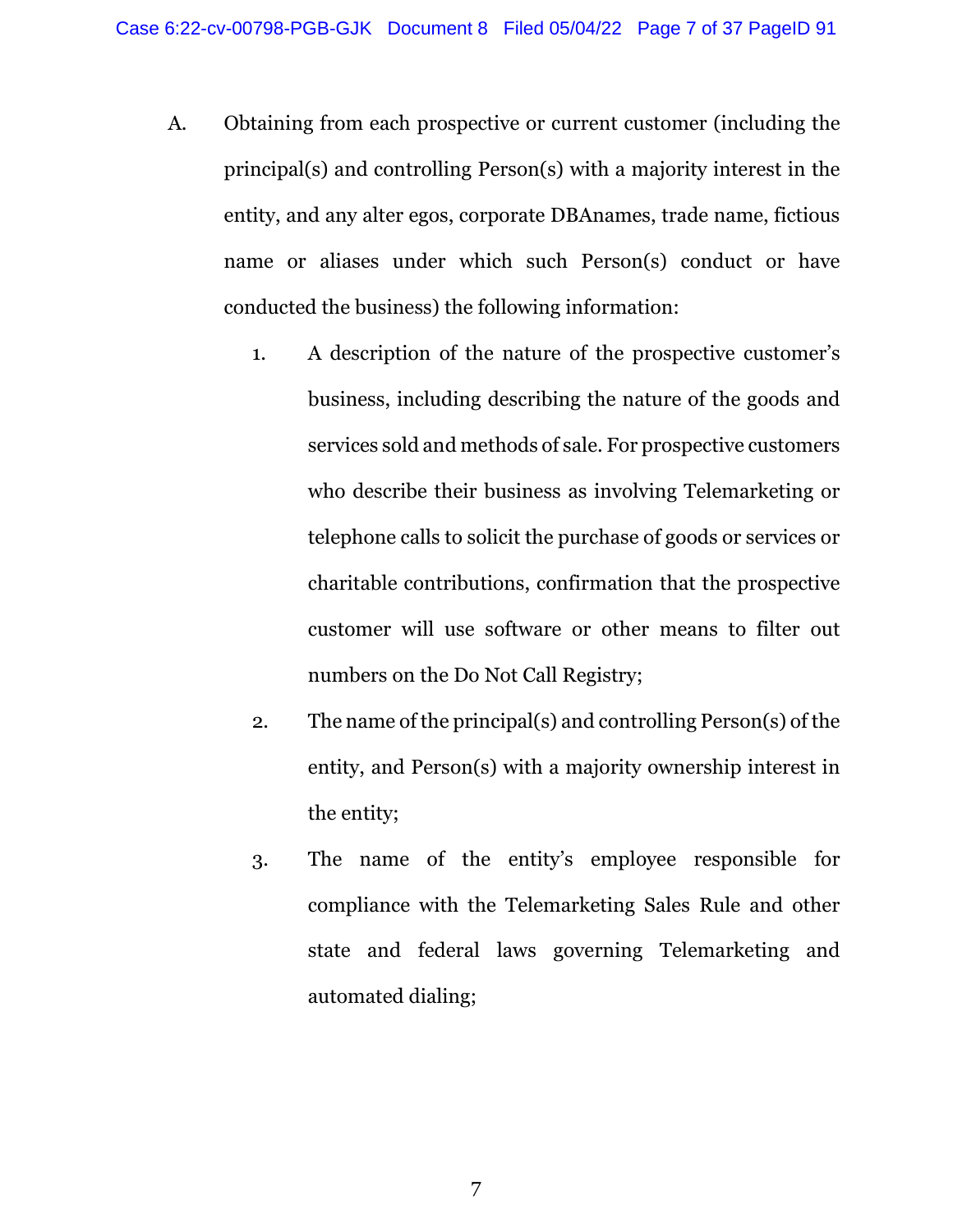- 4. A list of all business and trade names, fictitious names, DBAs, and Internet websites under or through which the customer has transacted business;
- 5. Each physical address at which the prospective customer has conducted business or will conduct the business(es) identified pursuant to subsection (1) of this Section IV.A;
- 6. The billing address and email address associated with the customer's means and source of payment for Defendants' services, as well as the name of the Person or entity paying for Defendants' services;
- 7. For U.S.-domiciled companies, the customer's federal taxpayer identification number;
- 8. The customer's state or country of incorporation;
- 9. If the customer engages in Telemarketing, a list of all caller ID numbers and callback numbers the customer will use, substantiated by proof that the customer has authorization to use each such phone number; and
- 10. Whether the prospective customer (including the principal(s), controlling Person(s) of the entity, and any Person(s) with a majority ownership interest in the entity) has ever been the subject of a lawsuit alleging claims under the TSR, the Telephone Consumer Protection Act of 1991, or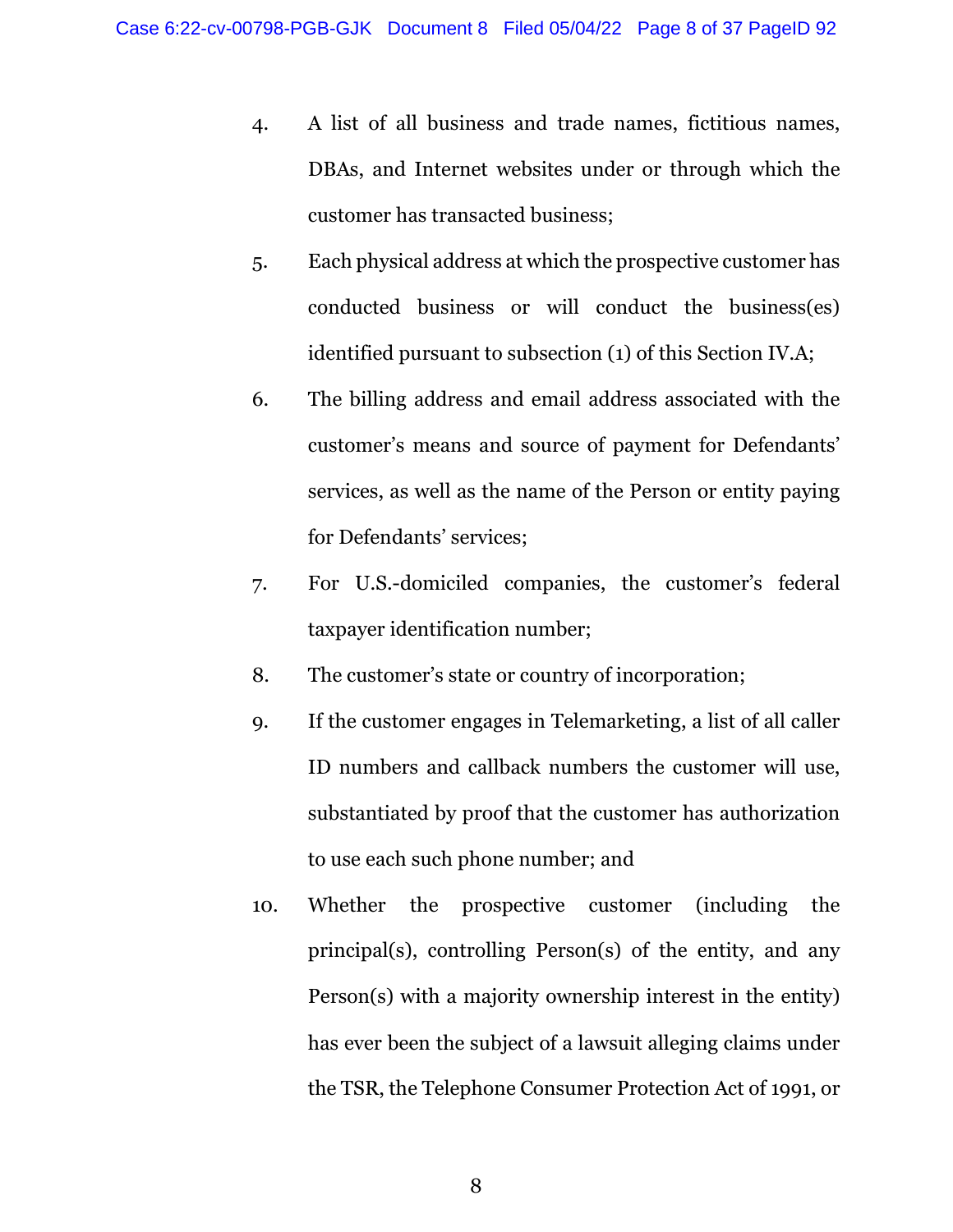any other lawsuit regarding illegal robocalling, illegal automated dialing, calls to the federal or any state Do Not Call registry, or spoofed caller IDs.

- B. Reviewing whether Defendants have received subpoenas, civil investigative demands, or other complaints about the customer or its principal(s), and any alter egos, corporate DBA names, trade name, fictitious name or aliases under which such customer or Person(s) conduct or have conducted business; and
- C. Taking reasonable steps to review and assess the accuracy of the information provided pursuant to Section IV.A of this Order, including but not limited to: (1) reviewing the websites used by the customer; (2) searching the FTC's website to determine if the customer or its control Persons have been the subject of FTC enforcement action; (3) reviewing all formal written inquiries, subpoenas, civil investigative demands, Traceback Requests, and complaints about the customer or calls dialed, originated, routed, or transmitted by the customer, sent to or shared with Defendants to (a) determine whether the call was spoofed, (b) review and listen to prerecorded messages that are identified in or are the subject of such requests, (c) determine whether copies of such prerecorded messages are found in the request itself or in public databases that compile recordings of such messages, and (d) determine if the customer is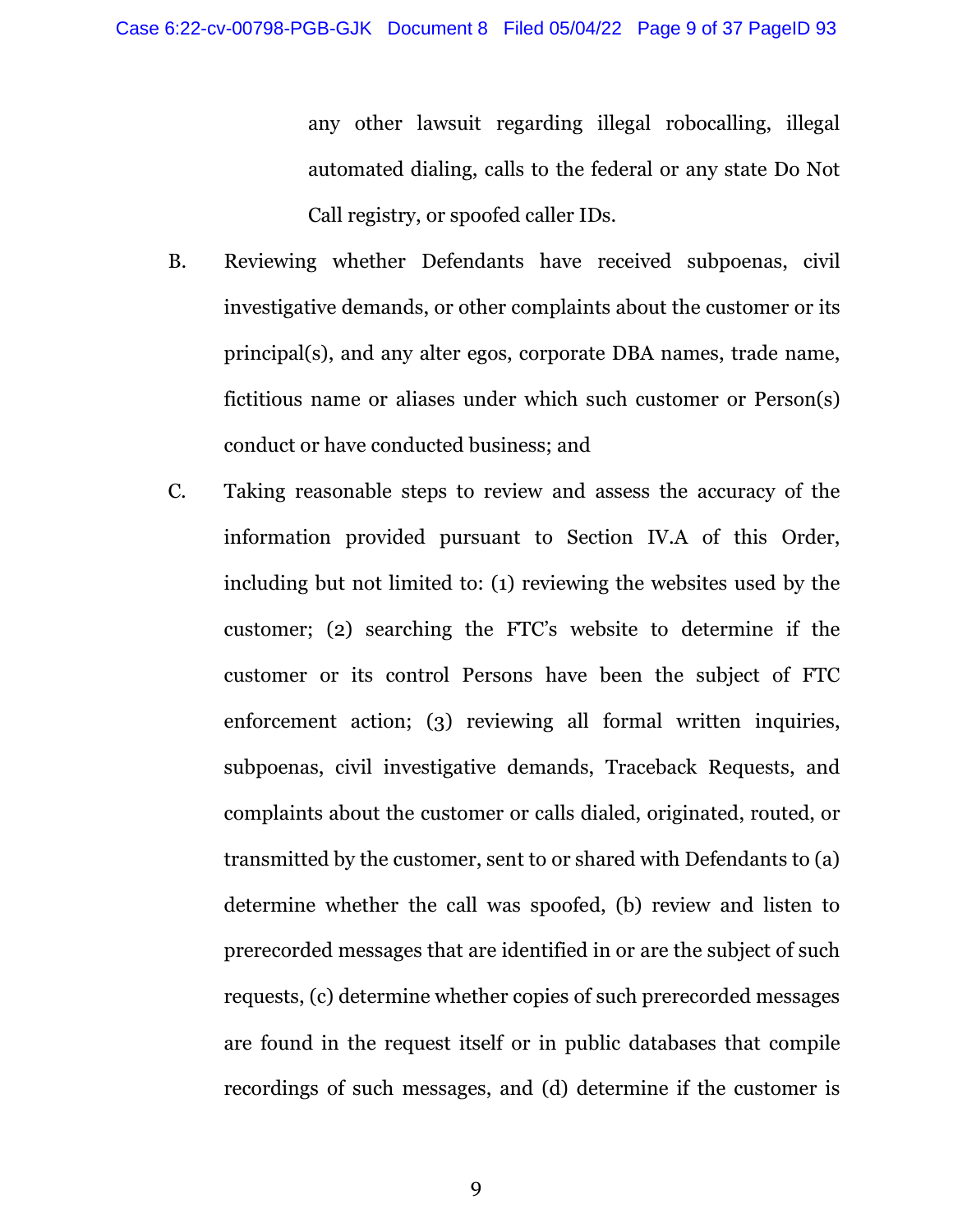sending, routing, transmitting, dialing, originating, or terminating calls that deliver a message that misrepresents that the call is from a government agency or law enforcement; and (4) performing internet searches about the customer and its control Persons.

# **V. CLIENT REIVEW AND TERMINATION**

# **IT IS FURTHER ORDERED** that:

- A. Defendants must immediately terminate, or refrain from entering into, any business relationship with a customer if a review under Section IV reveals that the customer:
	- 1. Engages in Telemarketing without a Subscription Account Number for accessing the DNC Registry or otherwise checking numbers against the DNC Registry;
	- 2. Is offering VoIP telephony services, the provisioning and/or assignment of telephone numbers, or any other telecommunications or information services, without a current, valid Universal Service Fund registration Number;
	- 3. States it does not have a taxpayer identification number if it is a U.S.-domiciled company;
	- 4. Has provided false, inaccurate, or misleading information in response to Defendants' screening process pursuant to Section IV and declined to correct that information upon request;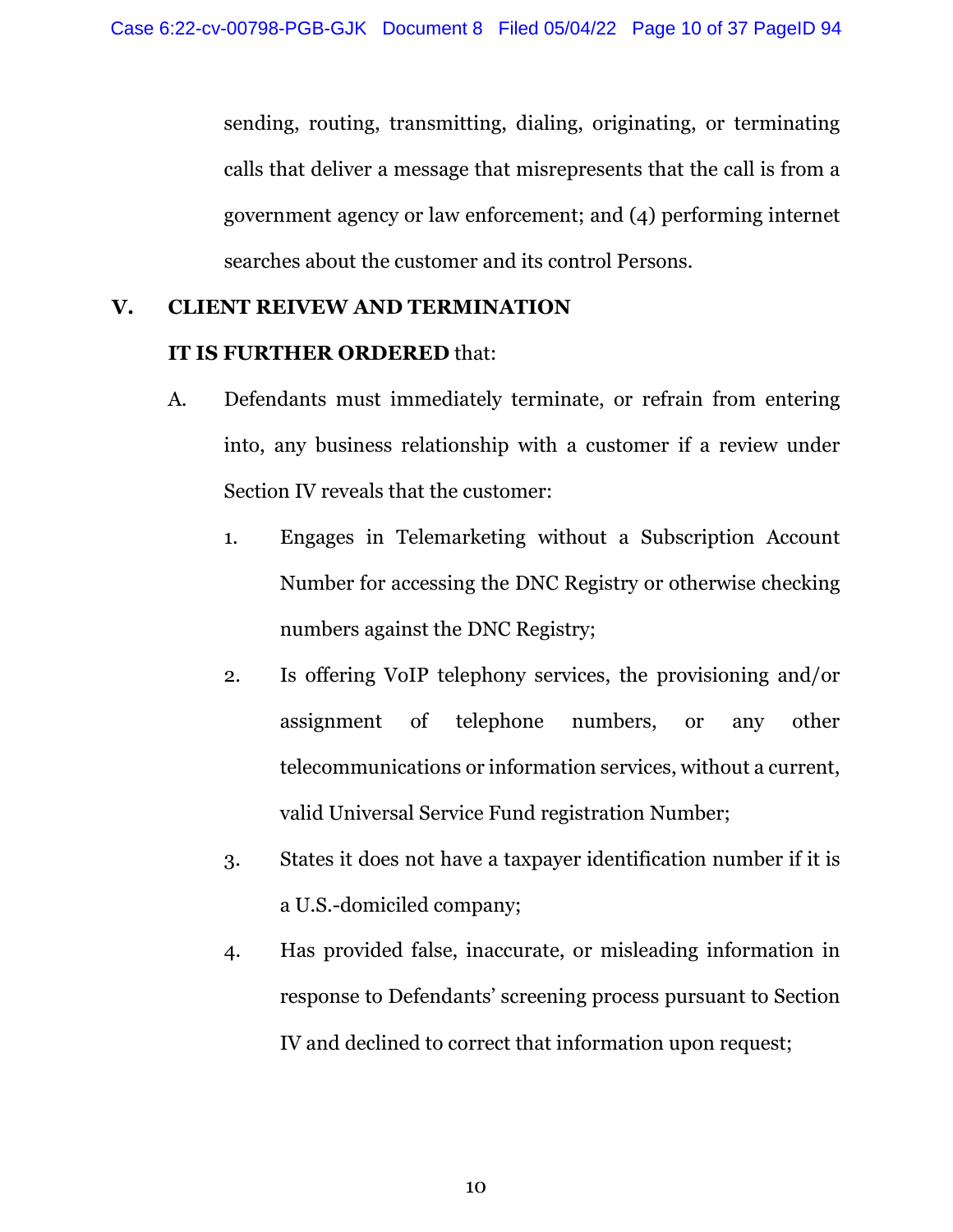- 5. Refuses to provide any of the information described in Section IV;
- 6. Is a customer that has been the subject of, or calls dialed, originated, transmitted, or routed by the customer have been the subject of, a total of three (3) or more federal or state government agency subpoena or civil investigative demands to Defendants or otherwise shared with Defendants;
- 7. Is a customer that has been the subject of, or calls dialed, originated, transmitted, or routed by the customer have been the subject of a total of three (3) or more Traceback Requests or upstream or downstream carrier complaints sent to or shared with Defendants during any sixty (60) day period.
- B. Defendants must also immediately terminate, or refrain from entering into, any business relationship with a customer if Defendants become aware of or obtain any information suggesting that the customer is engaging in conduct prohibited in Sections I, II, or III of this Order.

# **VI. MONETARY JUDGMENT FOR CIVIL PENALTY AND PARTIAL SUSPENSION**

# **IT IS FURTHER ORDERED** that:

A. Judgment in the amount of Three Million Two Hundred Fifty-Six Thousand One Hundred Ninety Dollars (\$3,256,190) is entered in favor of Plaintiff against Individual Defendant and Corporate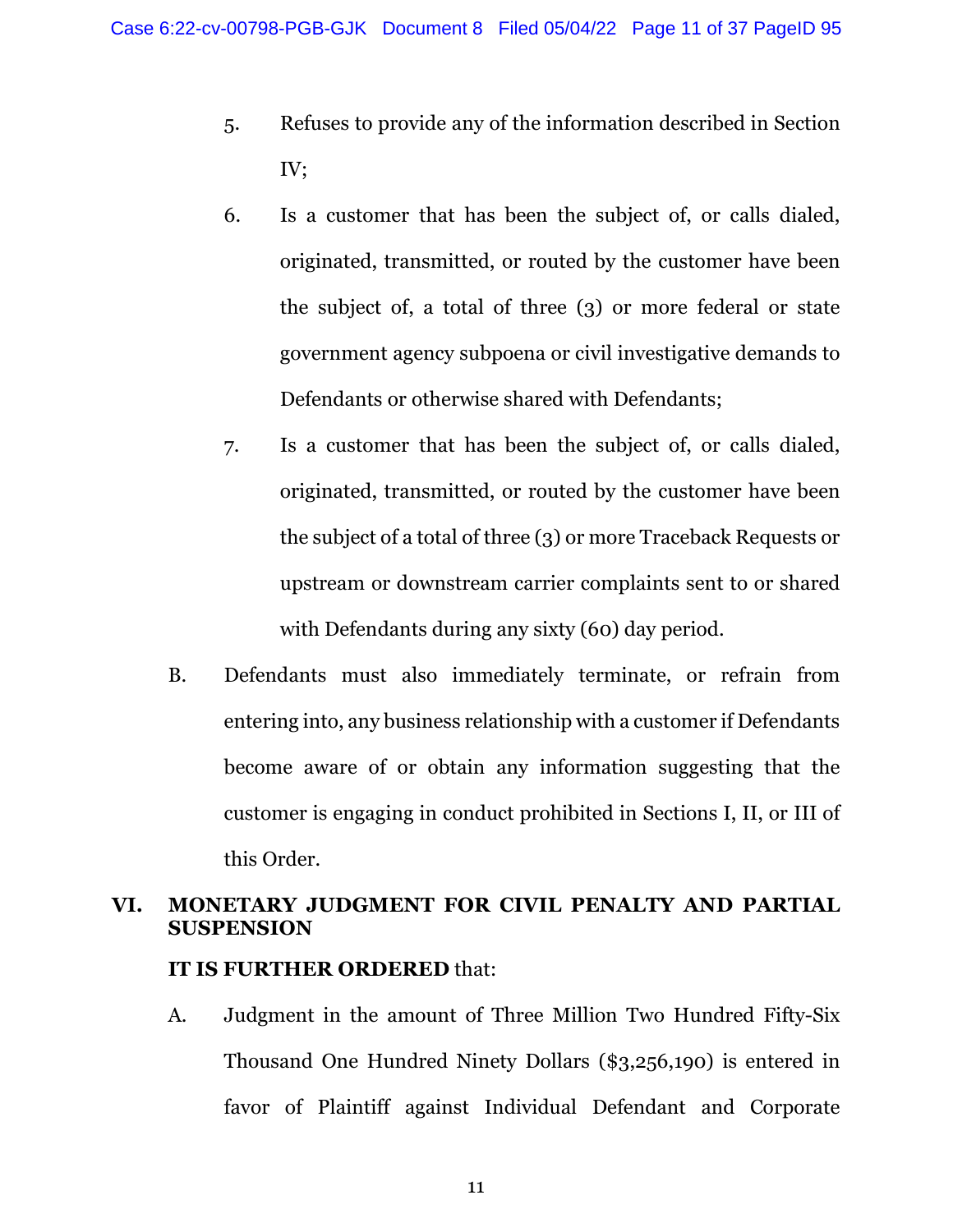Defendants, jointly and severally, as a civil penalty. The judgment is suspended subject to the Subsections below.

- B. The Commission's and Plaintiff's agreement to the suspension of the judgment is expressly premised upon the truthfulness, accuracy, and completeness of Defendants' sworn financial statements and related documents (collectively, "**financial representations**") submitted to the Commission, namely:
	- 1. The Financial Statement of VoIP Teminator, Inc., signed by Muhammed Usman Khan on February 8, 2022;
	- 2. The Financial Statement of BLMarketing, Inc., signed by Muhammed Usman Khan on February 8, 2022;
	- 3. The Financial Statement of Muhammed Usman Khan signed by Muhammed Usman Khan on February 8, 2022.
- C. The suspension of the judgment will be lifted as to any Defendant if, upon motion by the Commission or Plaintiff, the Court finds that Defendant failed to disclose any material asset, materially misstated the value of any asset, or made any other material misstatement or omission in the financial representations identified above.
- D. If the suspension of the judgment is lifted, the judgment becomes immediately due as to that Defendant in the amount specified Subsection A. above (which the parties stipulate only for purposes of this Section represents the amount of the civil penalty for the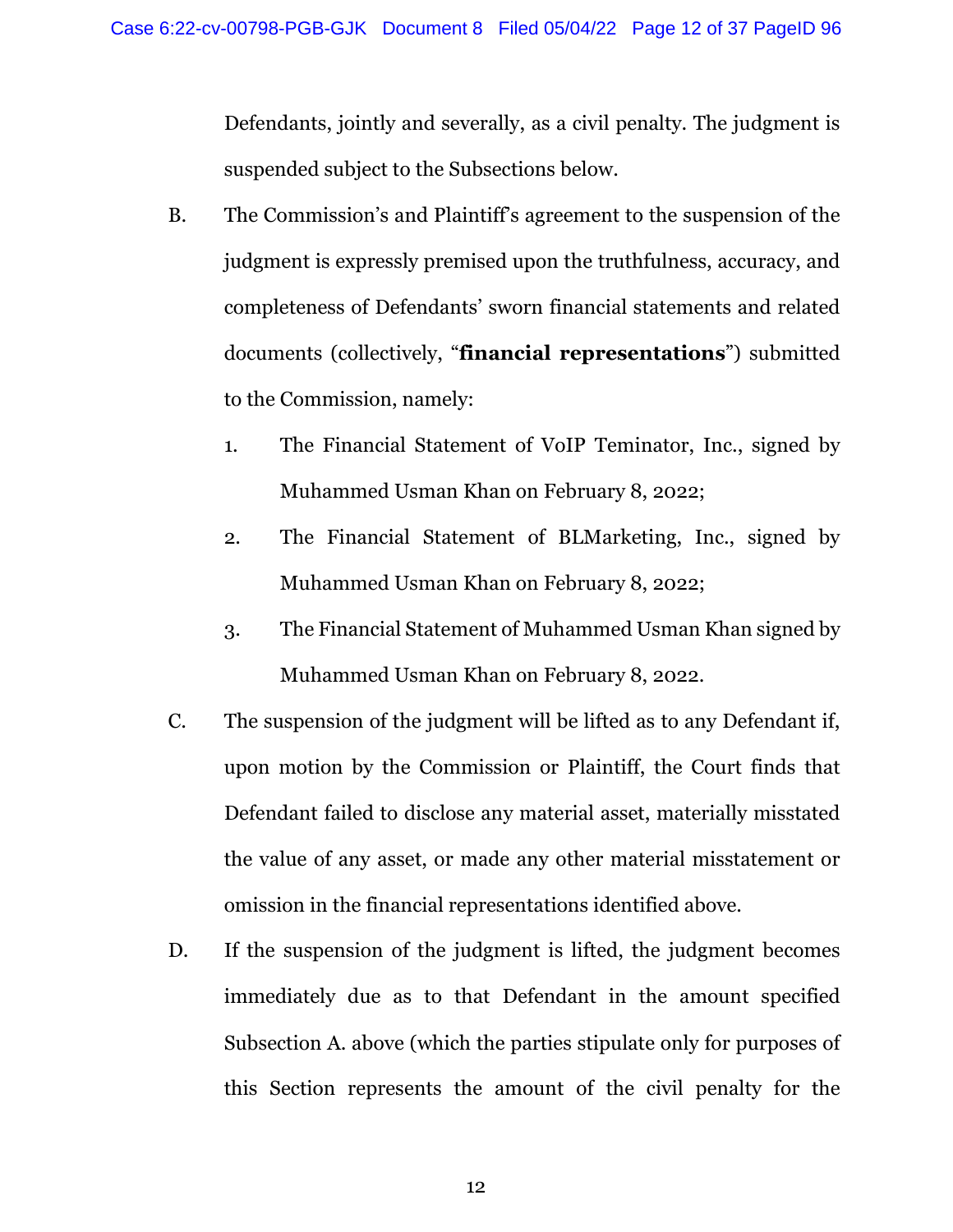violations alleged in the Complaint), less any payment previously made pursuant to this Section, plus interest computed from the date of entry of this Order.

- E. Defendants relinquish dominion and all legal and equitable right, title, and interest in all assets transferred pursuant to this Order and may not seek the return of any assets.
- F. The facts alleged in the Complaint will be taken as true, without further proof, in any subsequent civil litigation by or on behalf of the Commission, including in a proceeding to enforce its rights to any payment or monetary judgment pursuant to this Order.
- G. The facts alleged in the Complaint establish all elements necessary to sustain an action by the Commission pursuant to Section  $523(a)(2)(A)$ of the Bankruptcy Code, 11 U.S.C. § 523(a)(2)(A), and this Order will have collateral estoppel effect for such purposes.
- H. Defendants agree that the judgment represents a civil penalty owed to the government of the United States, is not compensation for actual pecuniary loss, and therefore it is not subject to discharge under the Bankruptcy Code pursuant to 11 U.S.C. § 523(a)(7).

# **VII. COOPERATION**

**IT IS FURTHER ORDERED** that Defendants must fully cooperate with representative of Plaintiff and the Commission in this case and in any investigation related to or associated with the transactions or the occurrences that are the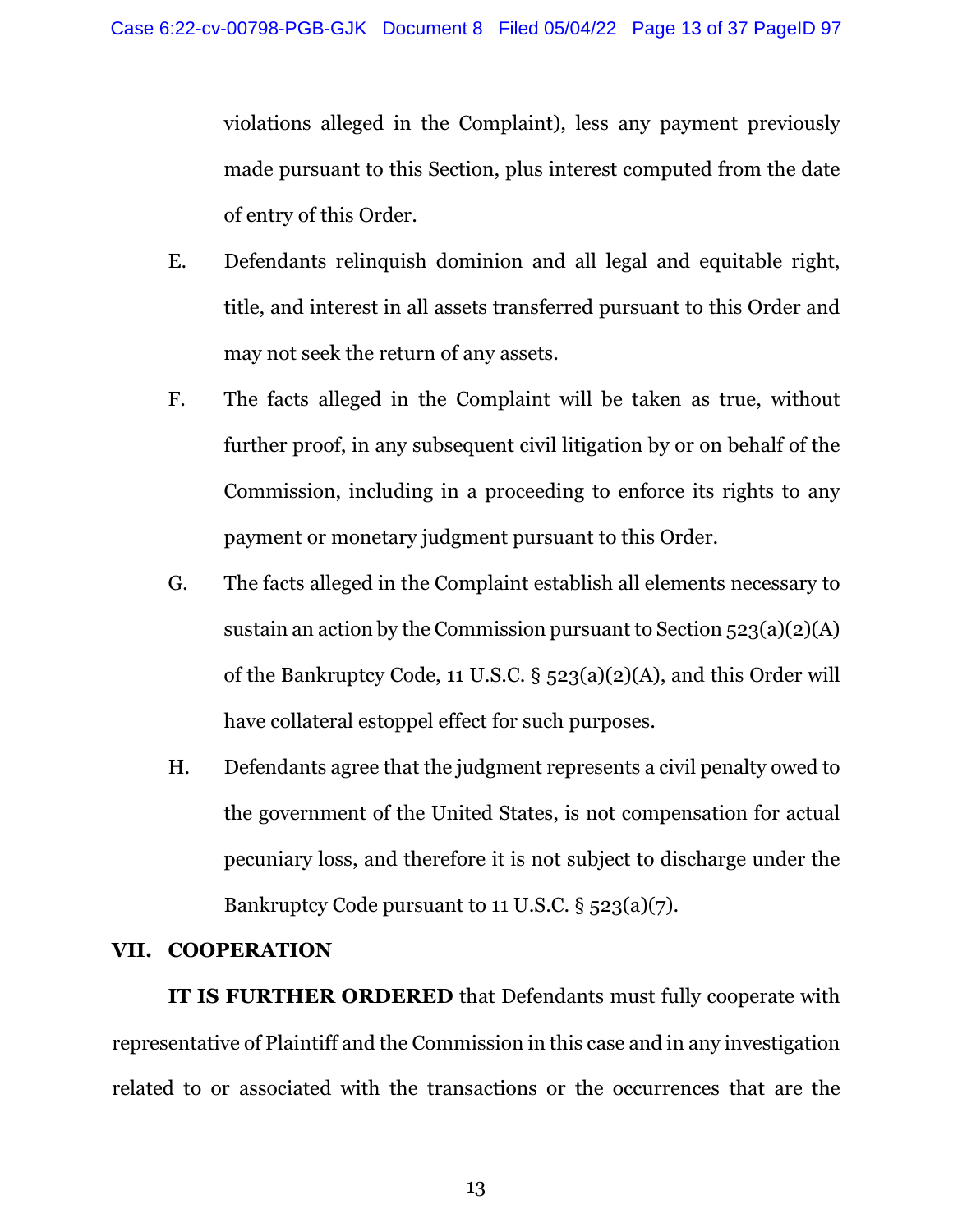subject of the Complaint. Defendants must provide truthful and complete information, evidence, and testimony. Defendants must appear, and must cause their officers, employees, representatives, or agents to appear, for interviews, discovery, hearings, trials, and any other proceedings that a Plaintiff or Commission representative may reasonably request upon 5 days written notice, or other reasonable notice, at such places and times as a Plaintiff or Commission representative may designate, without the service of a subpoena.

Further, to assist the Commission with any investigation related to or associated with the transactions or the occurrences that are the subject of the Complaint, and with monitoring Defendants' compliance with this Order, Defendants consent, for purposes of the Electronic Communications Privacy Act, to the disclosure, by electronic communications service providers and remote computing service providers, of the contents of their auto-dialed, telemarketing, or pre-recorded telephone communications and records or other information pertaining to their autodialed, telemarketing, or pre-recorded telephone communications. Defendants further agree to execute, within five days of a request from the Commission, any forms or other documents evidencing their consent that may be required by such electronic communications service providers or remote computing service providers.

# **VIII. ORDER ACKNOWLEDGMENTS**

**IT IS FURTHER ORDERED** that Defendants obtain acknowledgments of receipt of this Order: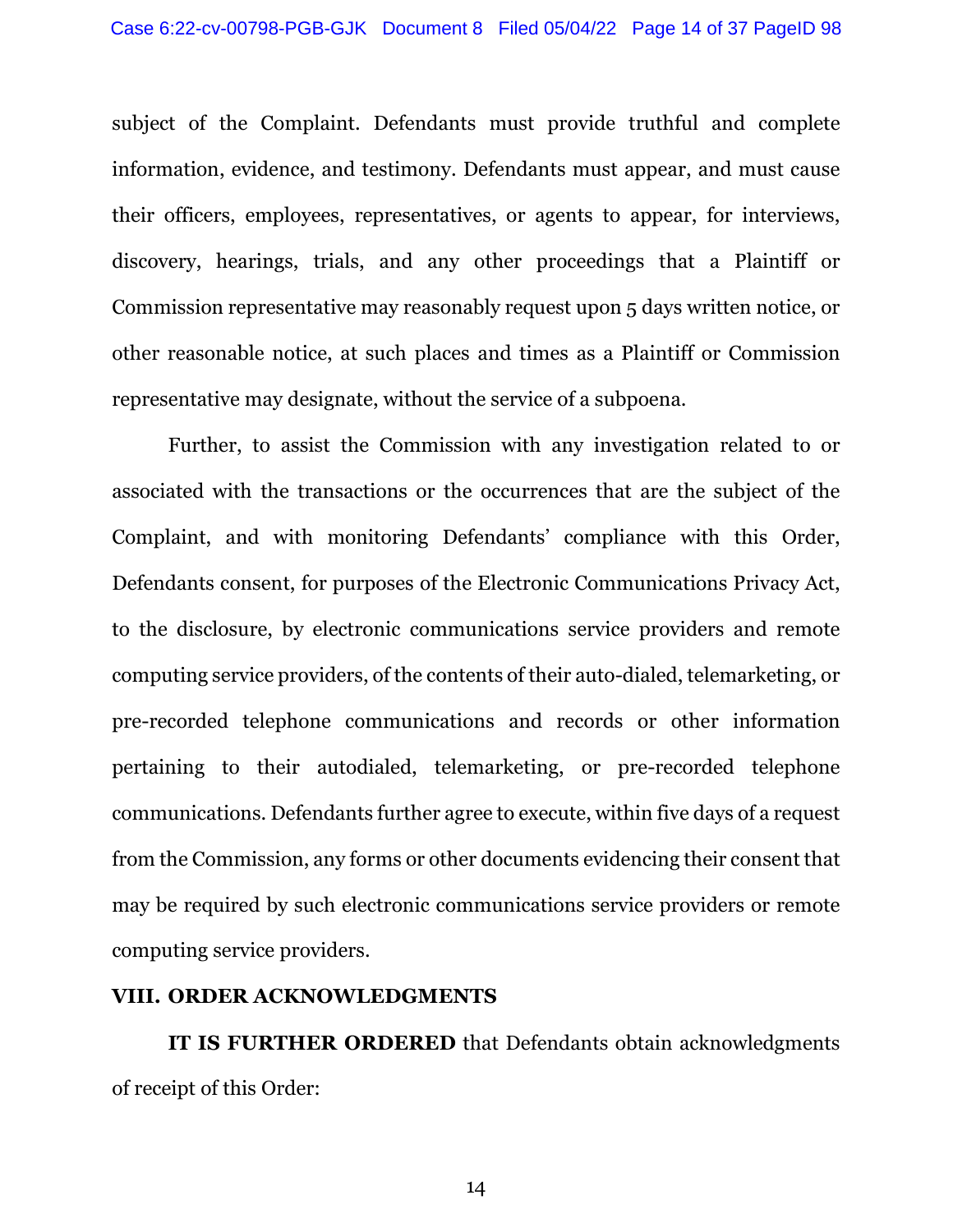- A. Each Defendant, within seven (7) days of entry of this Order, must submit to the Commission an acknowledgement of receipt of this Order sworn under penalty of perjury.
- B. For 5 years after entry of this Order, Individual Defendant, for any business that he, individually or collectively with any other Defendant, is the majority owner or controls directly or indirectly, and each Corporate Defendant, must deliver a copy of this Order to: (1) all principals, officers, directors, and LLC managers and members; (2) all employees having managerial responsibilities for conduct related to the subject matter of the Order and all agents and representatives who participate in conduct related to the subject matter of the Order; and (3) any business entity resulting from any change in structure as set forth in the Section titled Compliance Reporting. Delivery must occur within seven (7) days of entry of this Order for current personnel. For all others, delivery must occur before they assume their responsibilities.
- C. From each individual or entity to which a Defendant delivered a copy of this Order, that Defendant must obtain, within 30 days, a signed and dated acknowledgment of receipt of this Order.

# **IX. COMPLIANCE REPORTING**

**IT IS FURTHER ORDERED** that Defendants make timely submissions to the Commission: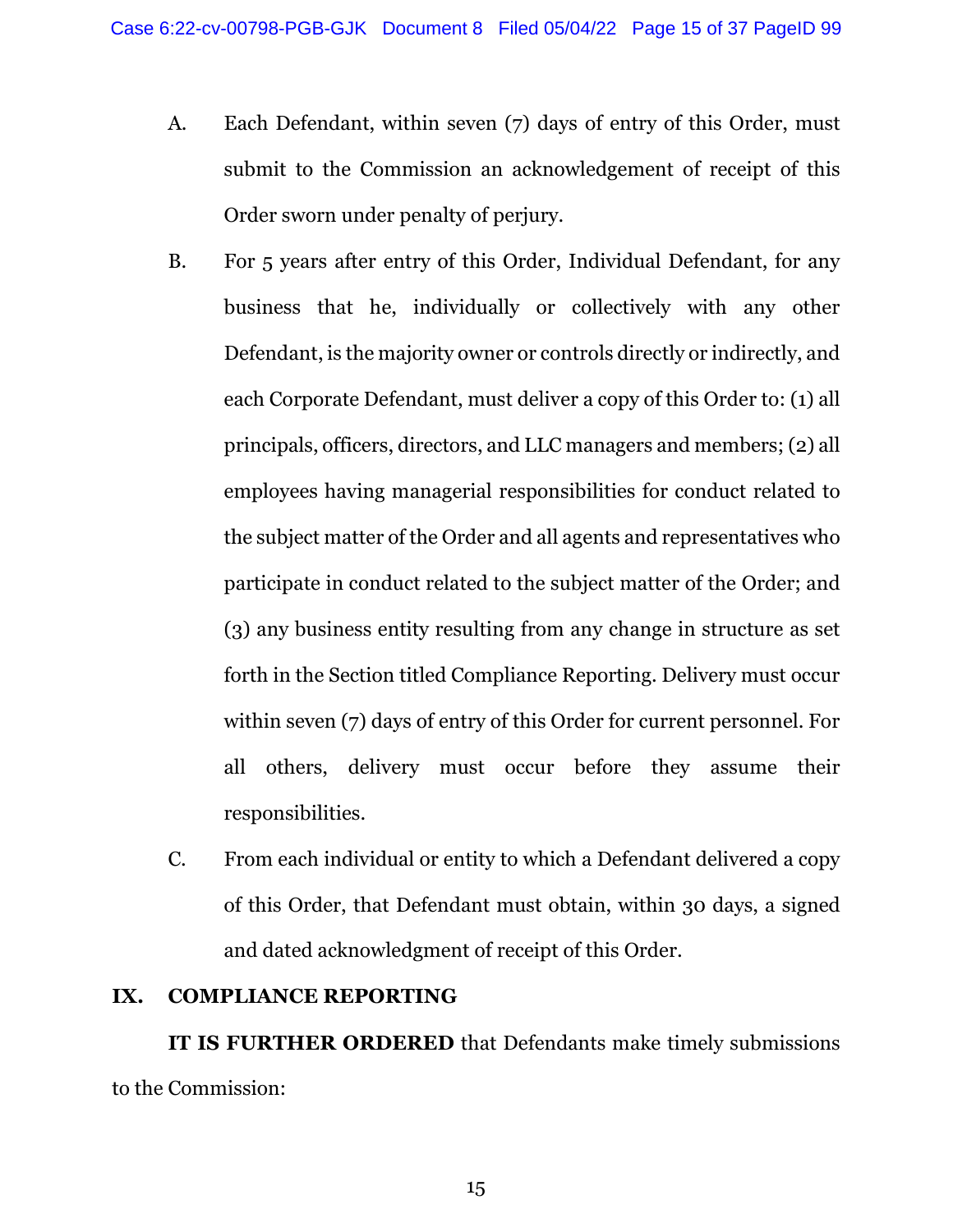- A. One year after the entry of this Order, each Defendant must submit a compliance report, sworn under penalty of perjury:
	- 1. Each Defendant must: (a) identify the primary physical, postal, and email address and telephone number, as designated points of contact, which representatives of the Commission and Plaintiff may use to communicate with Defendant; (b) identify all of that Defendant's businesses by all of their names, telephone numbers, and physical, postal, email, and Internet addresses; (c) describe the activities of each business, including the goods and services offered, the means of advertising, marketing, and sales, and the involvement of any other Defendant (which Individual Defendant must describe if he knows or should know due to his own involvement); (d) describe in detail whether and how that Defendant is in compliance with each Section of this Order; and (e) provide a copy of each Order Acknowledgment obtained pursuant to this Order, unless previously submitted to the Commission.
	- 2. Additionally, each Defendant must: (a) identify all telephone numbers and all physical, postal, email and Internet addresses, including all residences; (b) identify all business activities, including any business for which such Defendant performs services whether as an employee or otherwise and any entity in

16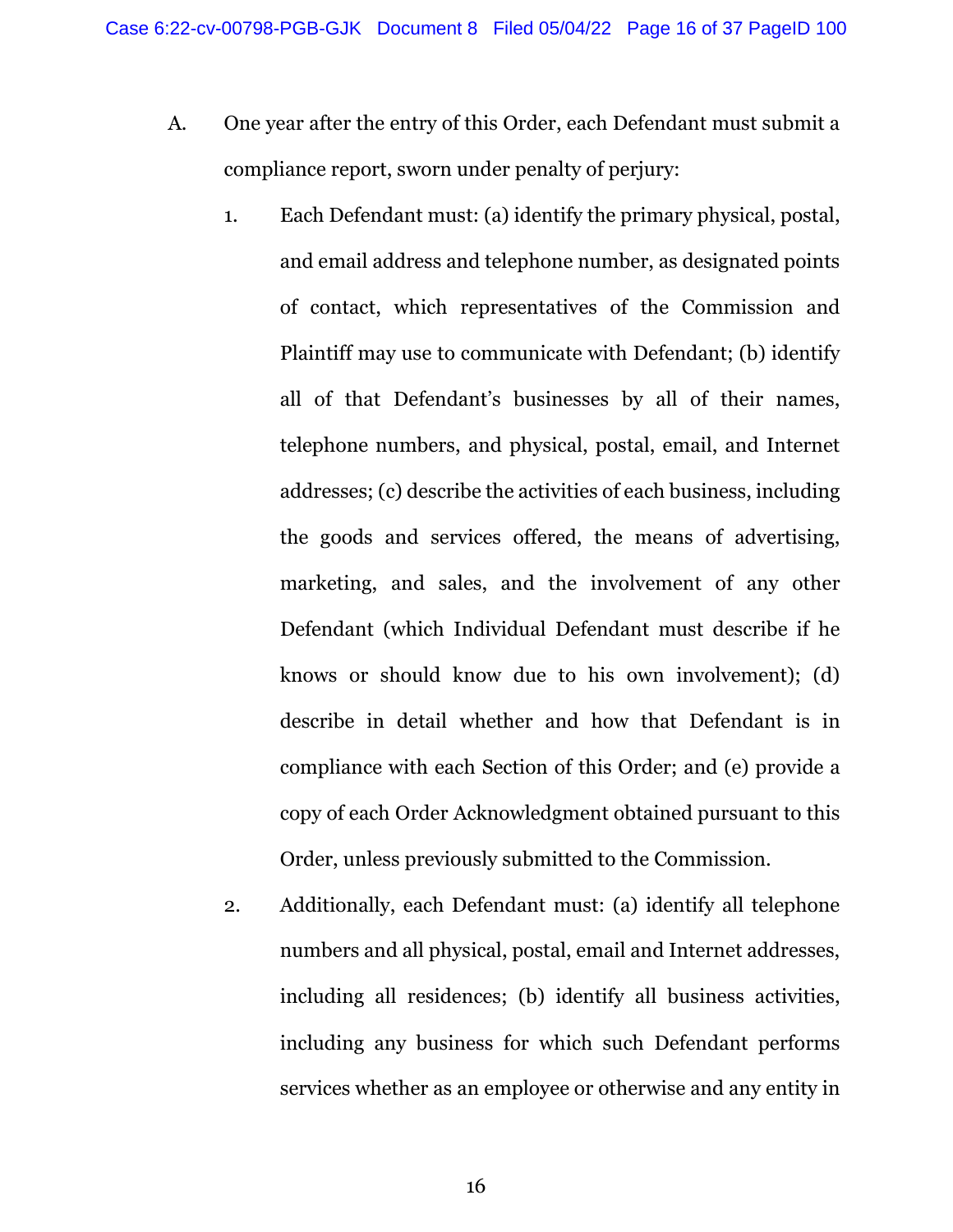which such Defendant has any ownership interest; and (c) describe in detail such Defendant's involvement in each such business, including title, role, responsibilities, participation, authority, control, and any ownership.

- B. For 10 years after entry of this Order, each Defendant must submit a compliance notice, sworn under penalty of perjury, within 14 days of any change in the following:
	- 1. Each Defendant must report any change in: (a) any designated point of contact; or (b) the structure of any Corporate Defendant or any entity that Defendant has any ownership interest in or controls directly or indirectly that may affect compliance obligations arising under this Order, including: creation, merger, sale, or dissolution of the entity or any subsidiary, parent, or affiliate that engages in any acts or practices subject to this Order.
	- 2. Additionally, Individual Defendant must report any change in: (a) name, including aliases or fictitious name, or residence address; or (b) title or role in any business activity, including any business for which he performs services whether as an employee or otherwise and any entity in which he has any ownership interest, and identify the name, physical address, and any Internet address of the business or entity.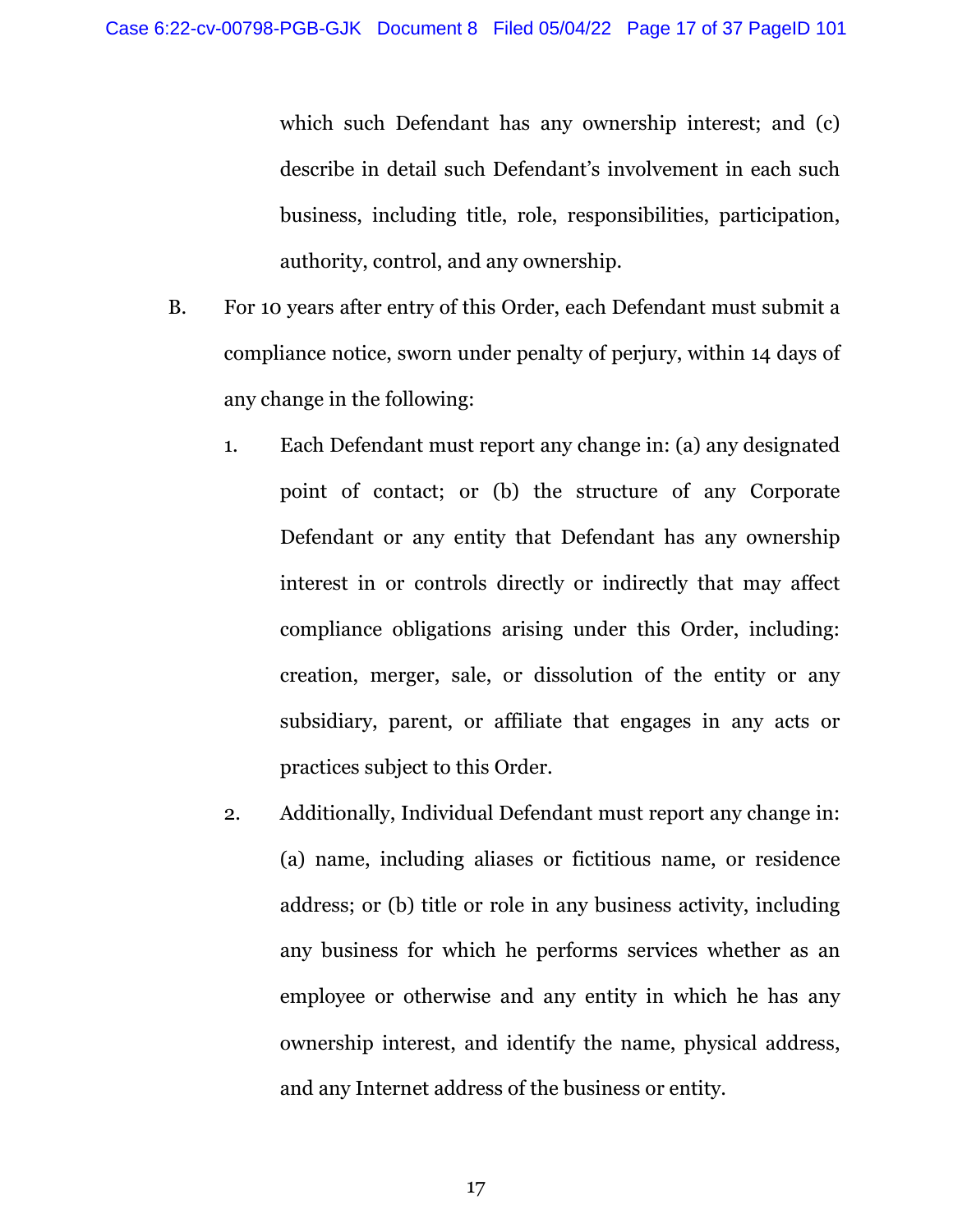- C. Each Defendant must submit to the Commission notice of the filing of any bankruptcy petition, insolvency proceeding, or similar proceeding by or against it within 14 days of its filing
- D. Any submission to the Commission required by this Order to be sworn under penalty of perjury must be true and accurate and comply with 28 U.S.C. § 1746, such as by concluding: "I declare under penalty of perjury under the laws of the United States of America that the foregoing is true and correct. Executed on: \_\_\_\_\_\_" and supplying the date, signatory's full name, title (if applicable), and signature.
- E. Unless otherwise directed by a Commission representative in writing, all submissions to the Commission pursuant to this Order must be emailed to DEbrief@ftc.gov or sent by overnight courier (not the U.S. Postal Service) to: Associate Director for Enforcement, Bureau of Consumer Protection, Federal Trade Commission, 600 Pennsylvania Avenue NW, Washington, DC 20580. The subject line must begin: FTC v. VoIP Terminator, Inc.

# **X. RECORDKEEPING**

**IT IS FURTHER ORDERED** that Defendants must create certain records for 10 years after entry of the Order, and retain each such record for five (5) years. Specifically, Defendants for any business that they, individually or collectively with any other Defendants, is a majority owner or controls directly or indirectly, must create and retain the following records: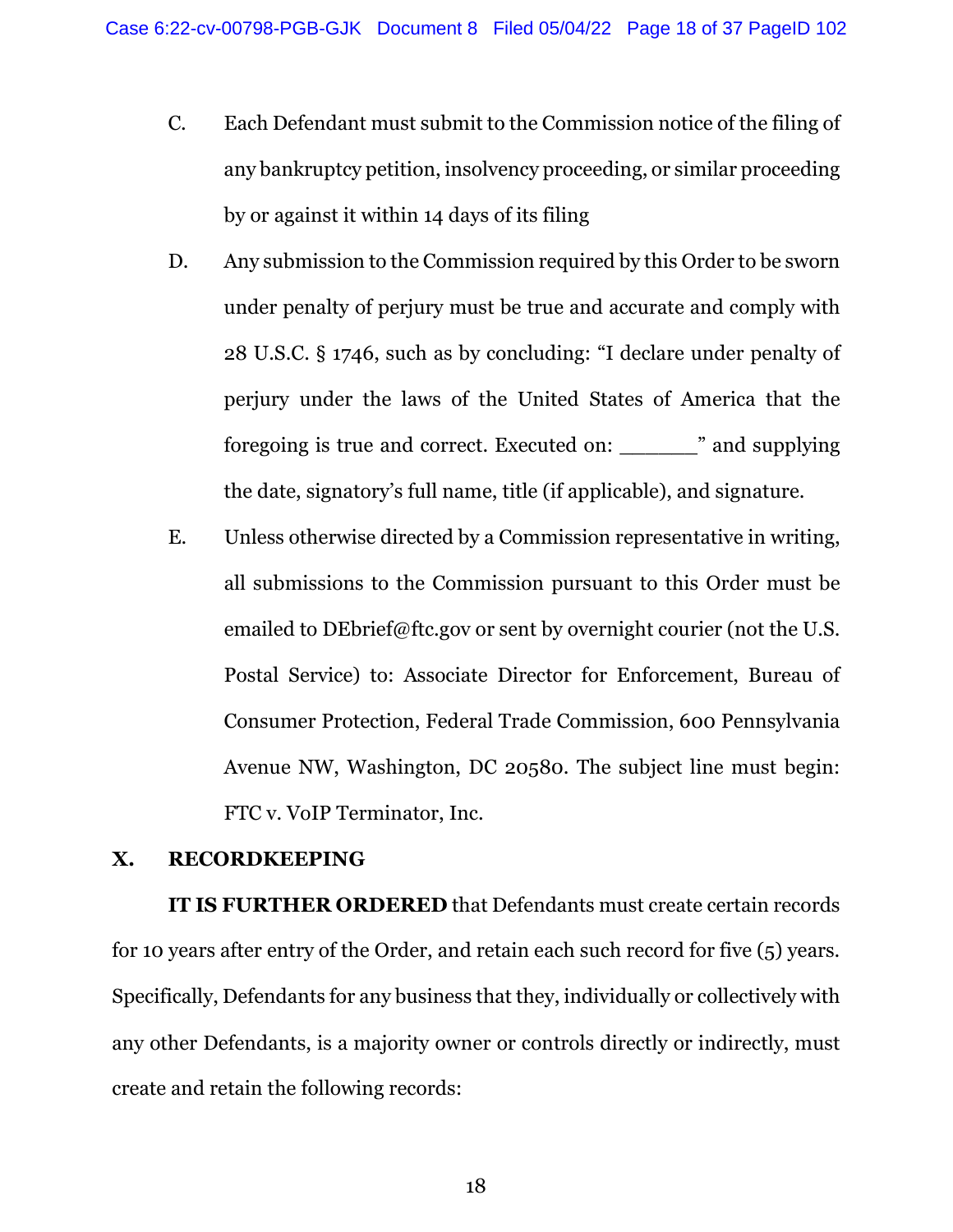- A. Accounting records showing the revenues from all goods or services sold;
- B. Personnel records showing, for each person providing services, whether as an employee or otherwise, that person's: name; addresses; telephone numbers; job title or position; dates of service; and (if applicable) the reason for termination;
- C. Records of all consumer complaints and refund requests, whether received directly or indirectly, such as through a third party, and any response;
- D. All records necessary to demonstrate full compliance with each provision of this Order, including, among other documents and information;
	- 1. All submissions to Plaintiff or the Commission;
	- 2. Records of all Telephone Calls dialed by Defendants or dialed on behalf of Defendants or their businesses by their vendors, contractors, or Representatives, including for each call: (a) the number called; (b) the caller ID number displayed; (c) the time and date of the call; (d) the duration of the call; and (e) any telephone number or IP address to which the call was forwarded or transferred; and
- E. A copy of each unique advertisement or other marketing material.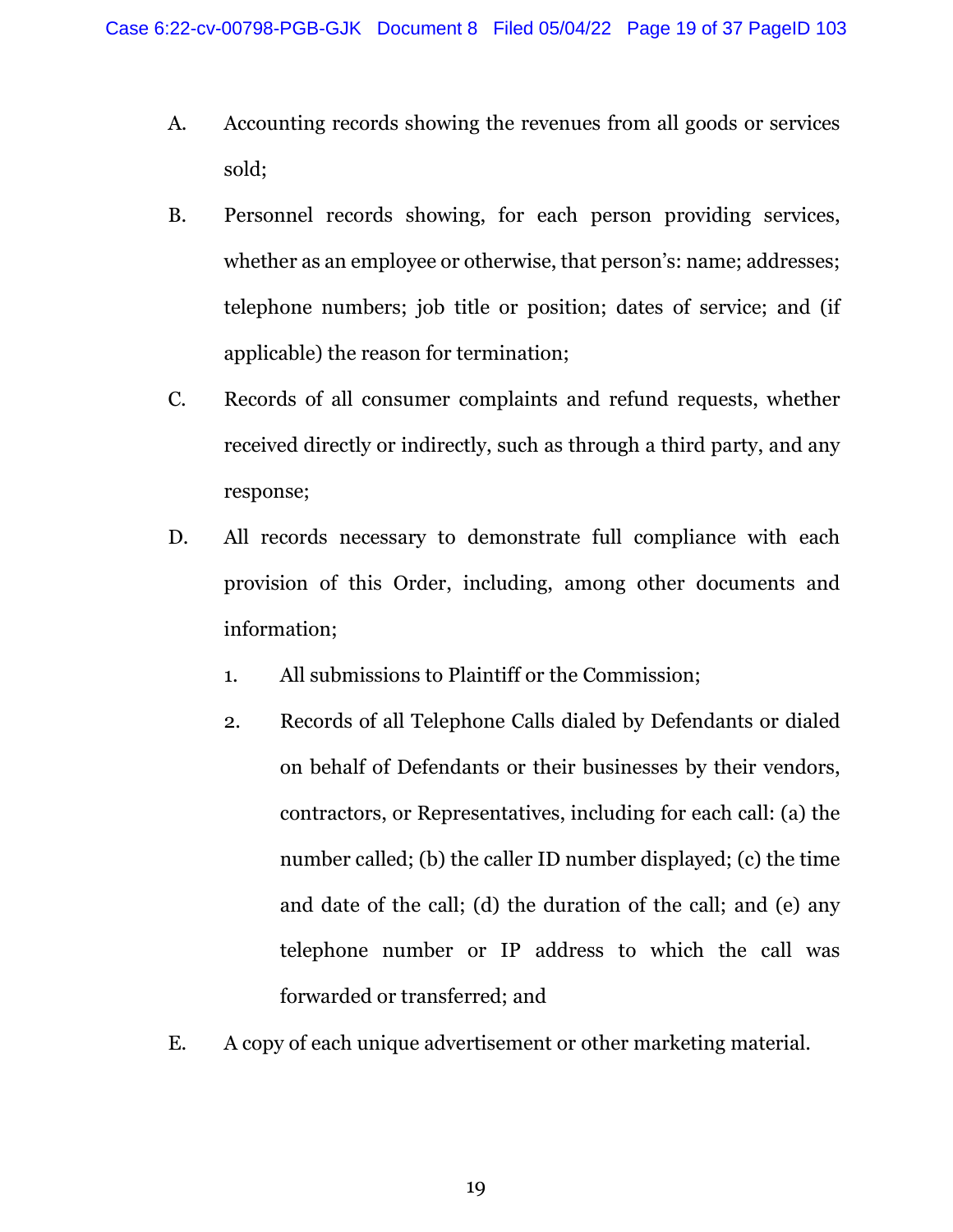# **XI. COMPLIANCE MONITORING**

**IT IS FURTHER ORDERED** that, for the purpose of monitoring Defendants' compliance with this Order, including the financial representations upon which part of the judgment was suspended, and any failure to transfer any assets as required by this Order:

- A. Within 14 days of receipt of a written request from a representative of the Commission or Plaintiff, Defendants must: submit additional compliance reports or other requested information, which must be sworn under penalty of perjury; appear for depositions; and produce documents for inspection and copying. The Commission and Plaintiff are also authorized to obtain discovery, without further leave of court, using any of the procedures prescribed by Federal Rules of Civil Procedure 29, 30 (including telephonic depositions), 31, 33, 34, 36, 45, and 69.
- B. For matters concerning this Order, the Commission and Plaintiff are authorized to communicate directly with each Defendant. Defendants must permit representatives of the Commission and Plaintiff to interview any employee or other person affiliated with him who has agreed to such an interview. The person interviewed may have counsel present.
- C. The Commission and Plaintiff may use all other lawful means, including posing, through its representatives as consumers, suppliers,

20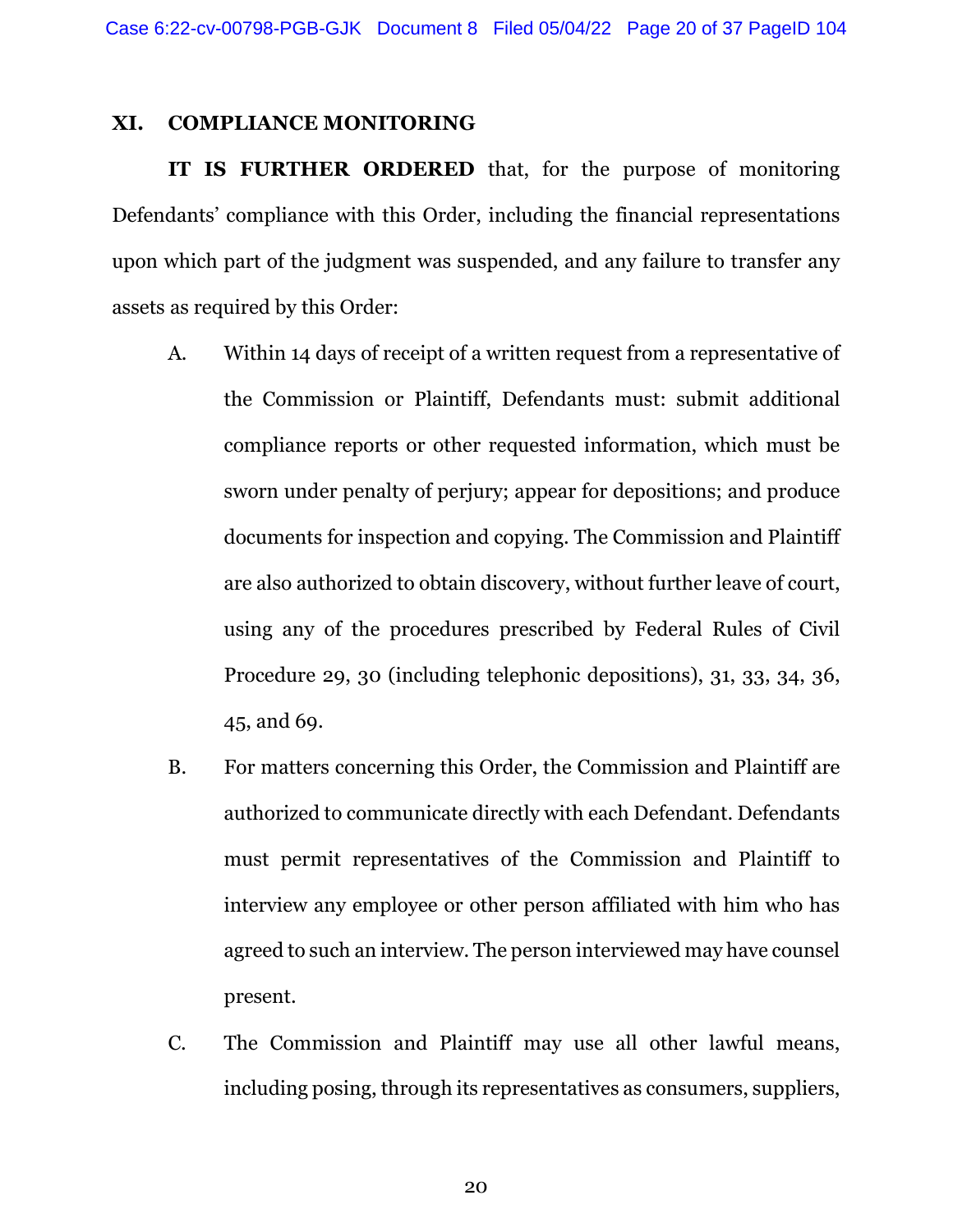or other individuals or entities, to Defendants or any individual or entity affiliated with Defendants, without the necessity of identification or prior notice. Nothing in this Order limits the Commission's lawful use of compulsory process, pursuant to Sections 9 and 20 of the FTC Act, 15 U.S.C. §§ 49, 57b-1.

# **XII. RETENTION OF JURISDICTION**

**IT IS ORDERED THAT** this Court retains jurisdiction of this matter for purposes of construction, modification, and enforcement of this Order.

**DONE AND ORDERED** in Orlando, Florida on May 4, 2022.

UNITED STATES DISTRICT JUDGE

Copies furnished to:

Counsel of Record Unrepresented Parties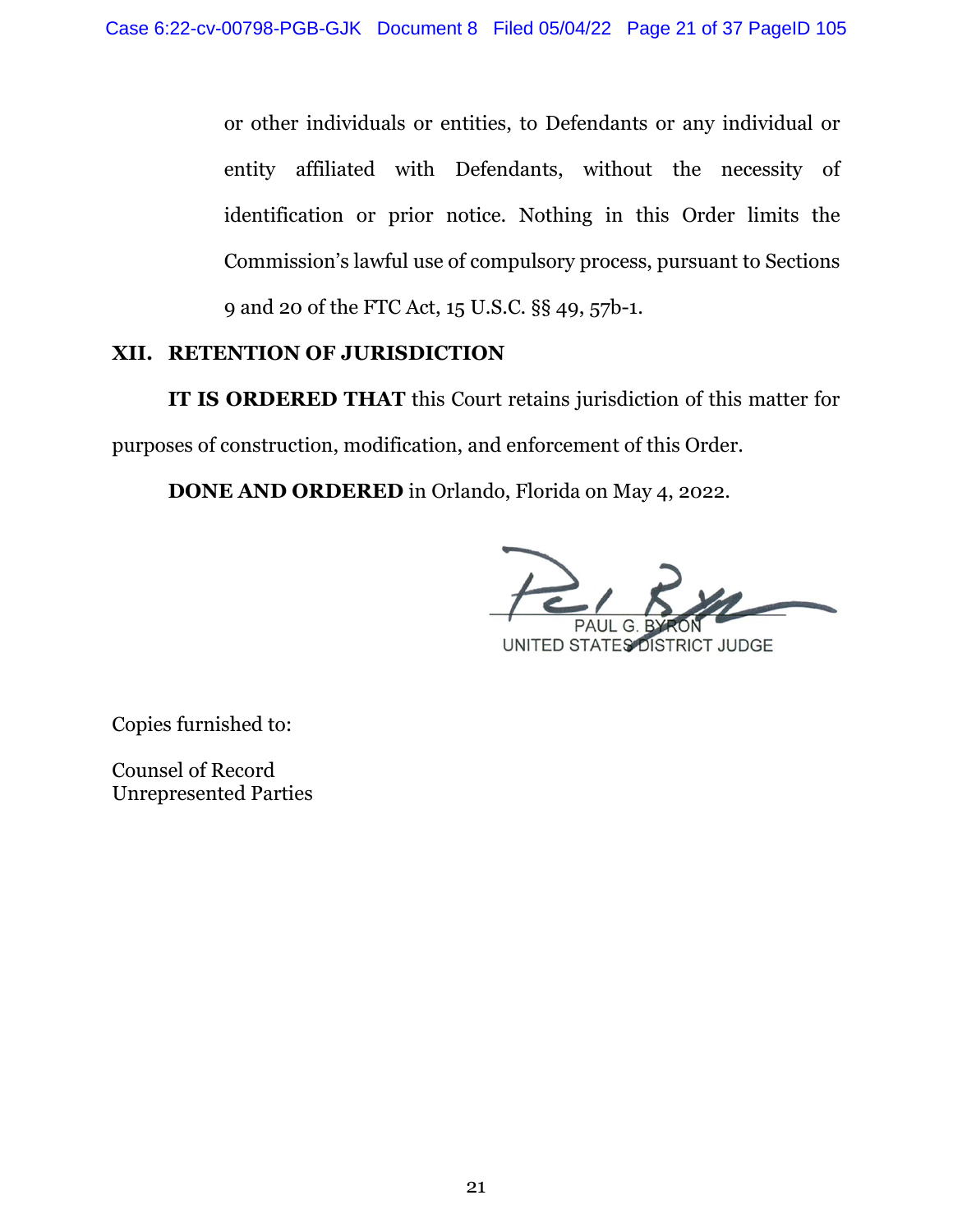Case 6:22-cv-00798-PGB-GJK Document 8 Filed 05/04/22 Page 22 of 37 PageID 106

# **Attachment A**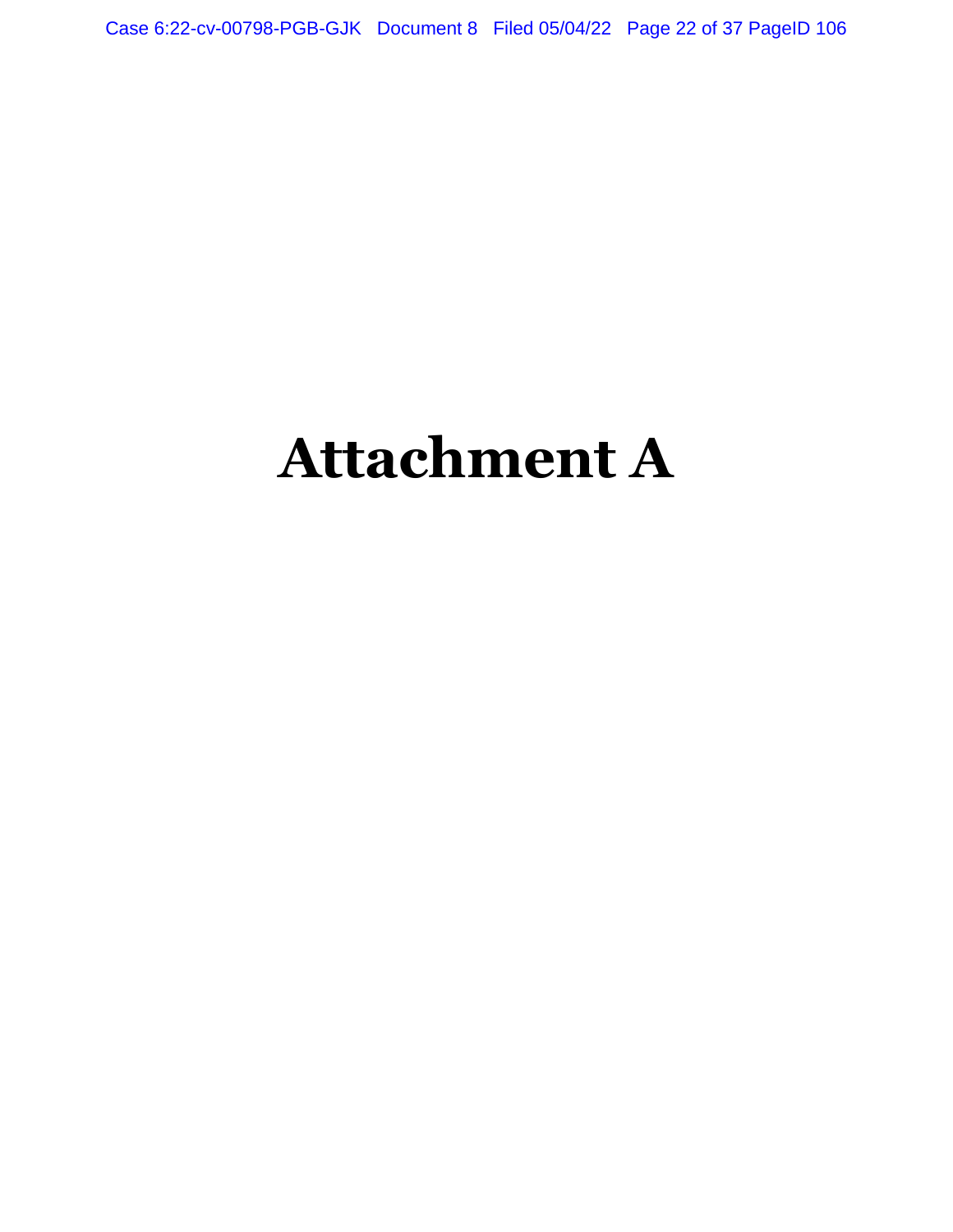

### **Federal Trade Commission**

§310.2

APPENDIX A TO PART 309-FIGURES FOR PART 309





Figure 3

[60 FR 26955, May 19, 1995, as amended at 69 FR 55339, Sept. 14, 2004; 78 FR 23835, Apr. 23, 2013]

#### **PART 310-TELEMARKETING SALES RULE**

Sec.

- 310.1 Scope of regulations in this part.
- 310.2 Definitions.
- 310.3 Deceptive telemarketing acts or practices.
- 310.4 Abusive telemarketing acts or practices.
- 310.5 Recordkeeping requirements.
- 310.6 Exemptions.
- 310.7 Actions by states and private persons.
- 310.8 Fee for access to the National Do Not
- Call Registry.
- 310.9 Severability.

AUTHORITY: 15 U.S.C. 6101-6108.

SOURCE: 75 FR 48516, Aug. 10, 2010, unless otherwise noted.

#### §310.1 Scope of regulations in this part.

This part implements the Telemarketing and Consumer Fraud and Abuse Prevention Act, 15 U.S.C. 6101-6108, as amended.

#### §310.2 Definitions.

(a) Acquirer means a business organization, financial institution, or an agent of a business organization or financial institution that has authority from an organization that operates or licenses a credit card system to authorize merchants to accept, transmit, or process payment by credit card through the credit card system for money, goods or services, or anything else of value.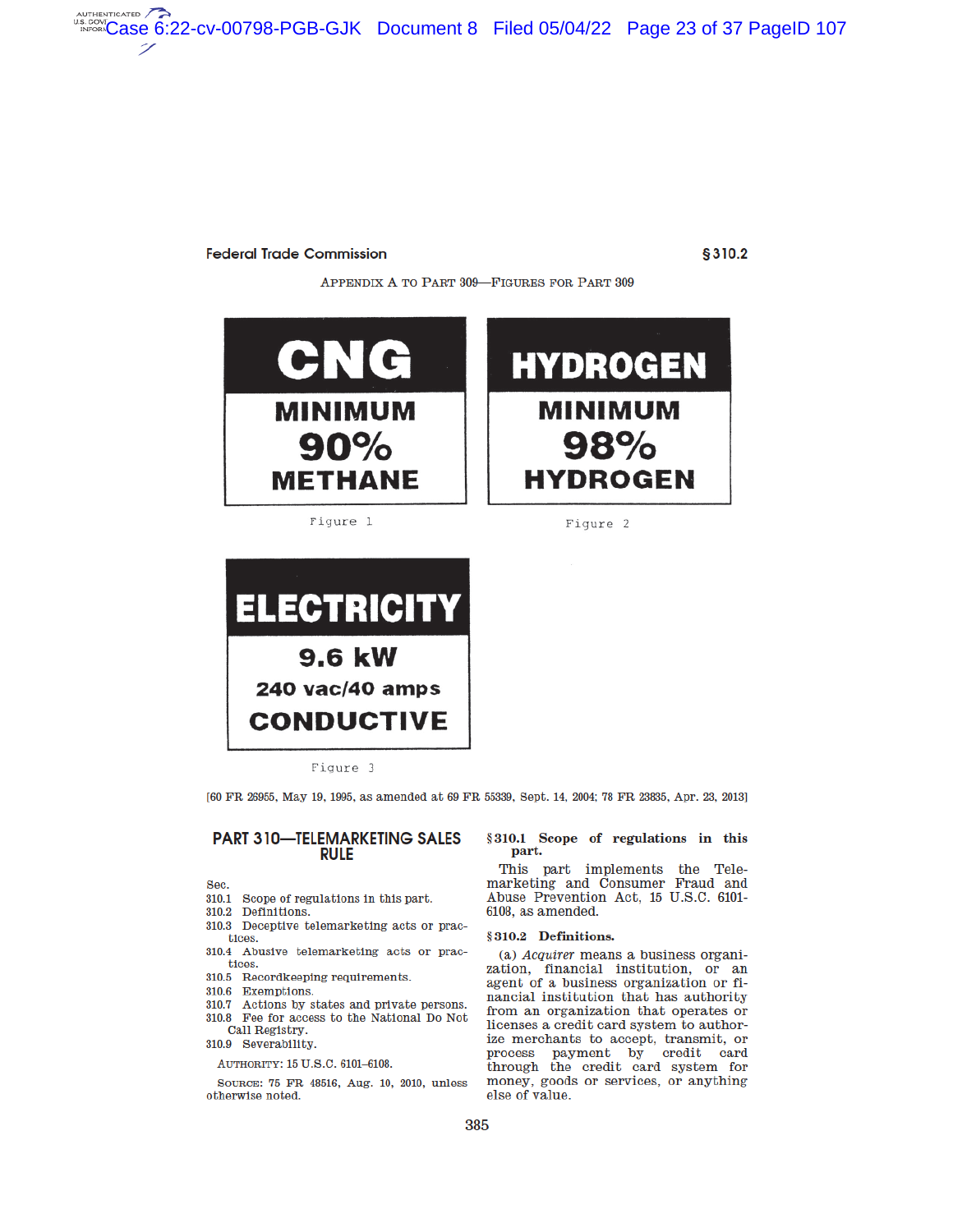(b) *Attorney General* means the chief legal officer of a state.

(c) *Billing information* means any data that enables any person to access a customer's or donor's account, such as a credit card, checking, savings, share or similar account, utility bill, mortgage loan account, or debit card.

(d) *Caller identification service* means a service that allows a telephone subscriber to have the telephone number, and, where available, name of the calling party transmitted contemporaneously with the telephone call, and displayed on a device in or connected to the subscriber's telephone.

(e) *Cardholder* means a person to whom a credit card is issued or who is authorized to use a credit card on behalf of or in addition to the person to whom the credit card is issued.

(f) *Cash-to-cash money transfer* means the electronic (as defined in section 106(2) of the Electronic Signatures in Global and National Commerce Act (15 U.S.C. 7006(2)) transfer of the value of cash received from one person to another person in a different location that is sent by a money transfer provider and received in the form of cash. For purposes of this definition, *money transfer provider* means any person or financial institution that provides cash-to-cash money transfers for a person in the normal course of its business, whether or not the person holds an account with such person or financial institution. The term *cash-to-cash money transfer* includes a remittance transfer, as defined in section  $919(g)(2)$ of the Electronic Fund Transfer Act (''EFTA''), 15 U.S.C. 1693a, that is a cash-to-cash transaction; however it does not include any transaction that is:

(1) An electronic fund transfer as defined in section 903 of the EFTA;

(2) Covered by Regulation E, 12 CFR 1005.20, pertaining to gift cards; or

(3) Subject to the Truth in Lending Act, 15 U.S.C. 1601 *et seq.* 

(g) *Cash reload mechanism* is a device, authorization code, personal identification number, or other security measure that makes it possible for a person to convert cash into an electronic (as defined in section 106(2) of the Electronic Signatures in Global and National Commerce Act (15 U.S.C. 7006(2)) form

**§ 310.2 16 CFR Ch. I (1–1–21 Edition)** 

that can be used to add funds to a general-use prepaid card, as defined in Regulation E, 12 CFR 1005.2, or an account with a payment intermediary. For purposes of this definition, a cash reload mechanism is not itself a general-use prepaid debit card or a swipe reload process or similar method in which funds are added directly onto a person's own general-use prepaid card or account with a payment intermediary.

(h) *Charitable contribution* means any donation or gift of money or any other thing of value.

(i) *Commission* means the Federal Trade Commission.

(j) *Credit* means the right granted by a creditor to a debtor to defer payment of debt or to incur debt and defer its payment.

(k) *Credit card* means any card, plate, coupon book, or other credit device existing for the purpose of obtaining money, property, labor, or services on credit.

(l) *Credit card sales draft* means any record or evidence of a credit card transaction.

(m) *Credit card system* means any method or procedure used to process credit card transactions involving credit cards issued or licensed by the operator of that system.

(n) *Customer* means any person who is or may be required to pay for goods or services offered through telemarketing.

(o) *Debt relief service* means any program or service represented, directly or by implication, to renegotiate, settle, or in any way alter the terms of payment or other terms of the debt between a person and one or more unsecured creditors or debt collectors, including, but not limited to, a reduction in the balance, interest rate, or fees owed by a person to an unsecured creditor or debt collector.

(p) *Donor* means any person solicited to make a charitable contribution.

(q) *Established business relationship*  means a relationship between a seller and a consumer based on:

(1) the consumer's purchase, rental, or lease of the seller's goods or services or a financial transaction between the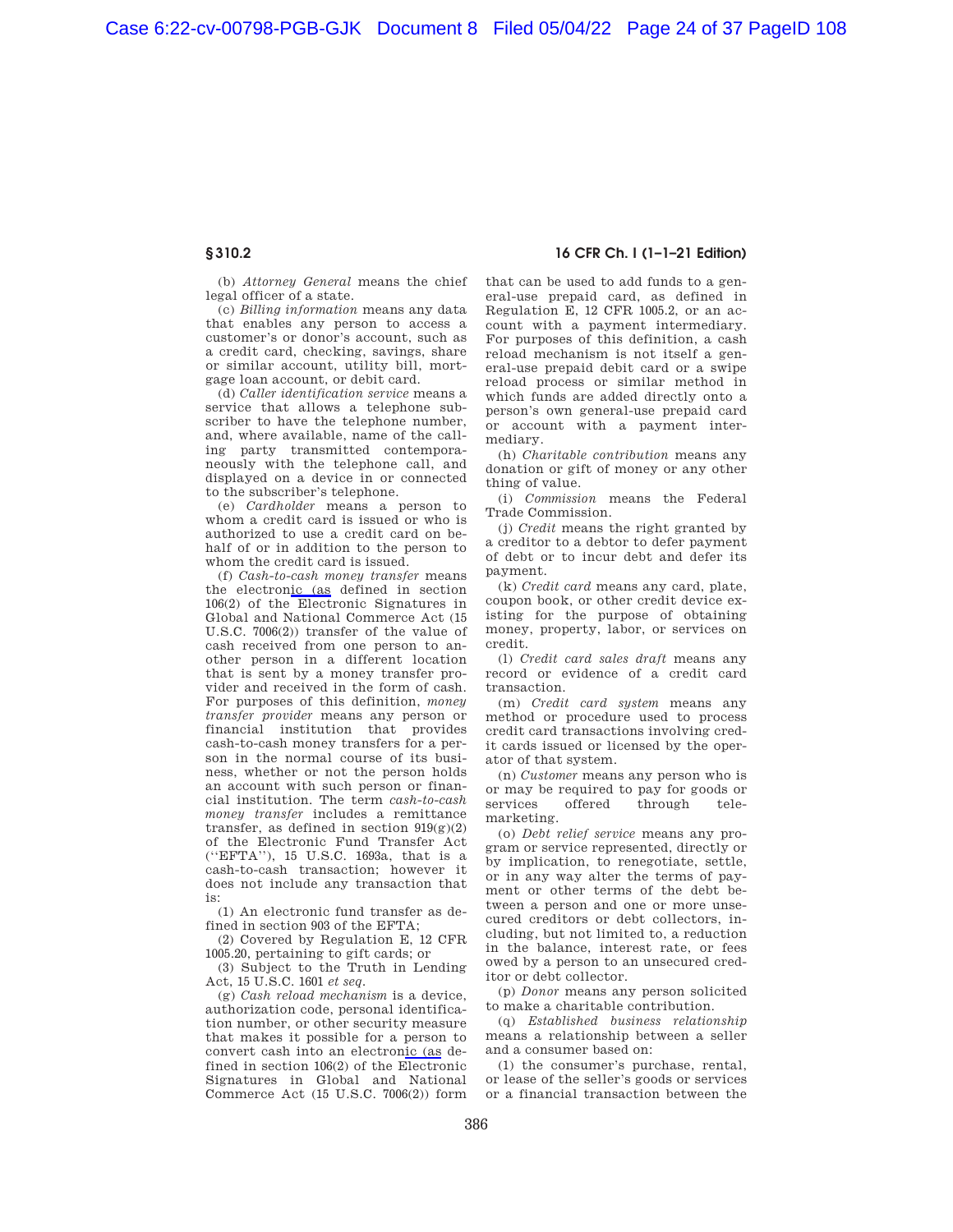#### **Federal Trade Commission § 310.2**

consumer and seller, within the eighteen (18) months immediately preceding the date of a telemarketing call; or

(2) the consumer's inquiry or application regarding a product or service offered by the seller, within the three (3) months immediately preceding the date of a telemarketing call.

(r) *Free-to-pay conversion* means, in an offer or agreement to sell or provide any goods or services, a provision under which a customer receives a product or service for free for an initial period and will incur an obligation to pay for the product or service if he or she does not take affirmative action to cancel before the end of that period.

(s) *Investment opportunity* means anything, tangible or intangible, that is offered, offered for sale, sold, or traded based wholly or in part on representations, either express or implied, about past, present, or future income, profit, or appreciation.

(t) *Material* means likely to affect a person's choice of, or conduct regarding, goods or services or a charitable contribution.

(u) *Merchant* means a person who is authorized under a written contract with an acquirer to honor or accept credit cards, or to transmit or process for payment credit card payments, for the purchase of goods or services or a charitable contribution.

(v) *Merchant agreement* means a written contract between a merchant and an acquirer to honor or accept credit cards, or to transmit or process for payment credit card payments, for the purchase of goods or services or a charitable contribution.

(w) *Negative option feature* means, in an offer or agreement to sell or provide any goods or services, a provision under which the customer's silence or failure to take an affirmative action to reject goods or services or to cancel the agreement is interpreted by the seller as acceptance of the offer.

(x) *Outbound telephone call* means a telephone call initiated by a telemarketer to induce the purchase of goods or services or to solicit a charitable contribution.

(y) *Person* means any individual, group, unincorporated association, limited or general partnership, corporation, or other business entity.

(z) *Preacquired account information*  means any information that enables a seller or telemarketer to cause a charge to be placed against a customer's or donor's account without obtaining the account number directly from the customer or donor during the telemarketing transaction pursuant to which the account will be charged.

(aa) *Prize* means anything offered, or purportedly offered, and given, or purportedly given, to a person by chance. For purposes of this definition, chance exists if a person is guaranteed to receive an item and, at the time of the offer or purported offer, the telemarketer does not identify the specific item that the person will receive.

(bb) *Prize promotion* means:

(1) A sweepstakes or other game of chance; or

(2) An oral or written express or implied representation that a person has won, has been selected to receive, or may be eligible to receive a prize or purported prize.

(cc) *Remotely created payment order*  means any payment instruction or order drawn on a person's account that is created by the payee or the payee's agent and deposited into or cleared through the check clearing system. The term includes, without limitation, a ''remotely created check,'' as defined in Regulation CC, Availability of Funds and Collection of Checks, 12 CFR 229.2(fff), but does not include a payment order cleared through an Automated Clearinghouse (ACH) Network or subject to the Truth in Lending Act, 15 U.S.C. 1601 *et seq.,* and Regulation Z, 12 CFR part 1026.

(dd) *Seller* means any person who, in connection with a telemarketing transaction, provides, offers to provide, or arranges for others to provide goods or services to the customer in exchange for consideration.

(ee) *State* means any state of the United States, the District of Columbia, Puerto Rico, the Northern Mariana Islands, and any territory or possession of the United States.

(ff) *Telemarketer* means any person who, in connection with telemarketing, initiates or receives telephone calls to or from a customer or donor.

(gg) *Telemarketing* means a plan, program, or campaign which is conducted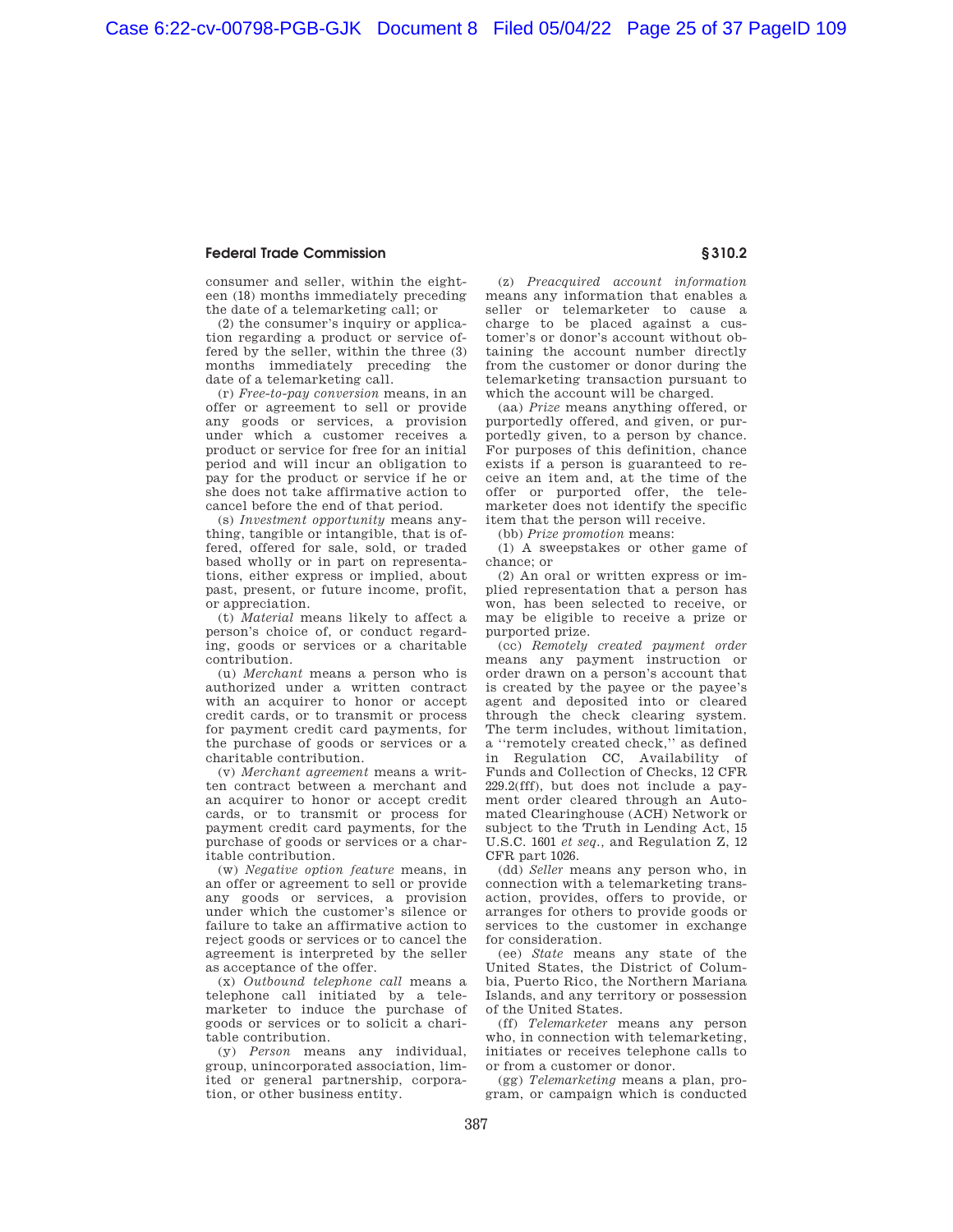to induce the purchase of goods or services or a charitable contribution, by use of one or more telephones and which involves more than one interstate telephone call. The term does not include the solicitation of sales through the mailing of a catalog which: contains a written description or illustration of the goods or services offered for sale; includes the business address of the seller; includes multiple pages of written material or illustrations; and has been issued not less frequently than once a year, when the person making the solicitation does not solicit customers by telephone but only receives calls initiated by customers in response to the catalog and during those calls takes orders only without further solicitation. For purposes of the previous sentence, the term ''further solicitation'' does not include providing the customer with information about, or attempting to sell, any other item included in the same catalog which prompted the customer's call or in a substantially similar catalog.

(hh) *Upselling* means soliciting the purchase of goods or services following an initial transaction during a single telephone call. The upsell is a separate telemarketing transaction, not a continuation of the initial transaction. An ''external upsell'' is a solicitation made by or on behalf of a seller different from the seller in the initial transaction, regardless of whether the initial transaction and the subsequent solicitation are made by the same telemarketer. An ''internal upsell'' is a solicitation made by or on behalf of the same seller as in the initial transaction, regardless of whether the initial transaction and subsequent solicitation are made by the same telemarketer.

[75 FR 48516, Aug. 10, 2010, as amended at 80 FR 77557, Dec. 14, 2015]

#### **§ 310.3 Deceptive telemarketing acts or practices.**

## **§ 310.3 16 CFR Ch. I (1–1–21 Edition)**

(1) Before a customer consents to pay659 for goods or services offered, failing to disclose truthfully, in a clear and conspicuous manner, the following material information:

(i) The total costs to purchase, receive, or use, and the quantity of, any goods or services that are the subject of the sales offer; 660

(ii) All material restrictions, limitations, or conditions to purchase, receive, or use the goods or services that are the subject of the sales offer;

(iii) If the seller has a policy of not making refunds, cancellations, exchanges, or repurchases, a statement informing the customer that this is the seller's policy; or, if the seller or telemarketer makes a representation about a refund, cancellation, exchange, or repurchase policy, a statement of all material terms and conditions of such policy;

(iv) In any prize promotion, the odds of being able to receive the prize, and, if the odds are not calculable in advance, the factors used in calculating the odds; that no purchase or payment is required to win a prize or to participate in a prize promotion and that any purchase or payment will not increase the person's chances of winning; and the no-purchase/no-payment method of participating in the prize promotion with either instructions on how to participate or an address or local or tollfree telephone number to which customers may write or call for information on how to participate;

<sup>(</sup>a) *Prohibited deceptive telemarketing acts or practices.* It is a deceptive telemarketing act or practice and a violation of this Rule for any seller or telemarketer to engage in the following conduct:

<sup>659</sup> When a seller or telemarketer uses, or directs a customer to use, a courier to transport payment, the seller or telemarketer must make the disclosures required by §310.3(a)(1) before sending a courier to pick up payment or authorization for payment, or directing a customer to have a courier pick up payment or authorization for payment. In the case of debt relief services, the seller or telemarketer must make the disclosures required by  $\S 310.3(a)(1)$  before the consumer enrolls in an offered program.

 $660$  For offers of consumer credit products subject to the Truth in Lending Act, 15 U.S.C. 1601 *et seq.,* and Regulation Z, 12 CFR 226, compliance with the disclosure requirements under the Truth in Lending Act and Regulation Z shall constitute compliance with  $$310.3(a)(1)(i)$  of this Rule.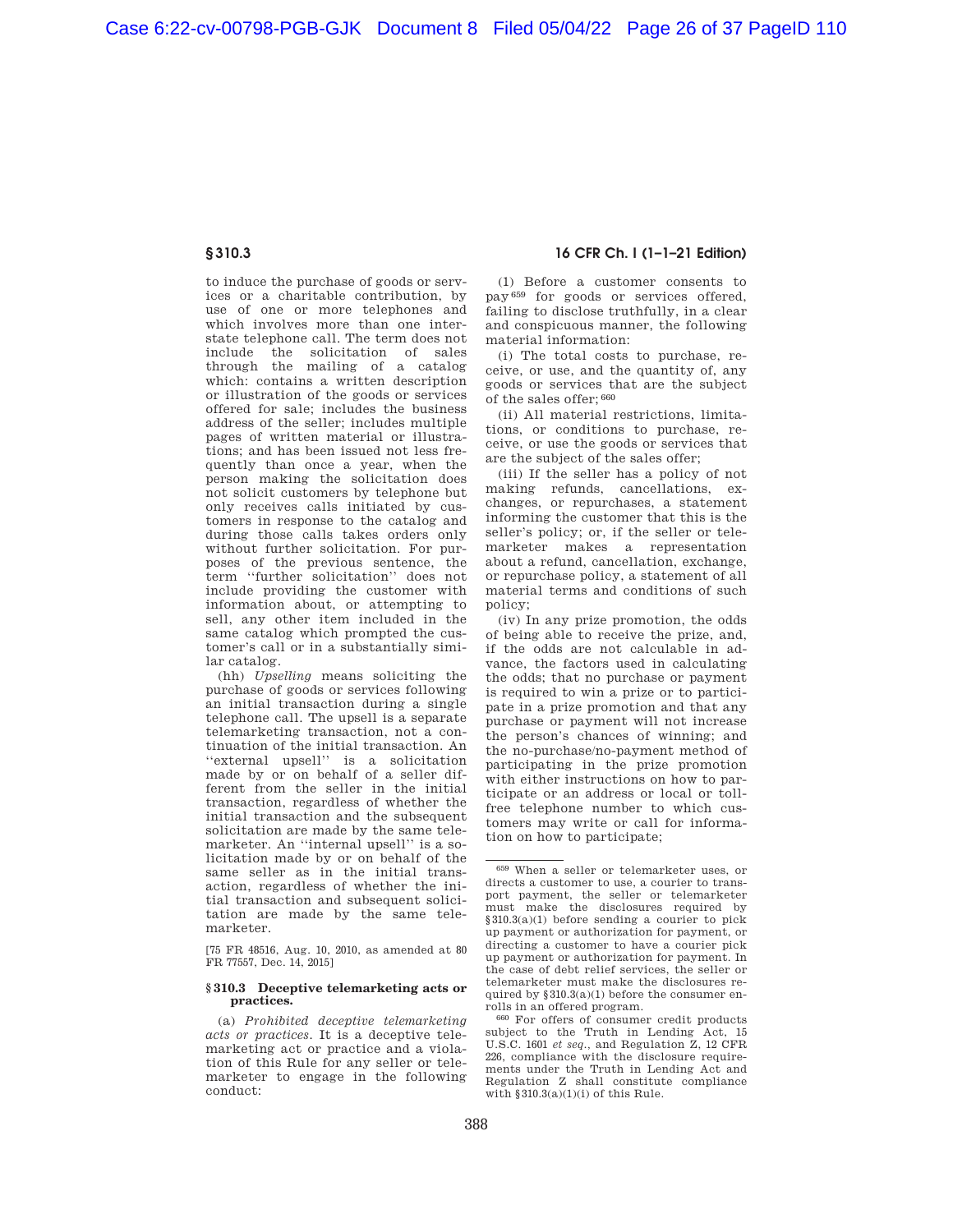#### **Federal Trade Commission § 310.3**

(v) All material costs or conditions to receive or redeem a prize that is the subject of the prize promotion;

(vi) In the sale of any goods or services represented to protect, insure, or otherwise limit a customer's liability in the event of unauthorized use of the customer's credit card, the limits on a cardholder's liability for unauthorized use of a credit card pursuant to 15 U.S.C. 1643;

(vii) If the offer includes a negative option feature, all material terms and conditions of the negative option feature, including, but not limited to, the fact that the customer's account will be charged unless the customer takes an affirmative action to avoid the charge(s), the date(s) the charge(s) will be submitted for payment, and the specific steps the customer must take to avoid the charge(s); and

(viii) In the sale of any debt relief service:

(A) the amount of time necessary to achieve the represented results, and to the extent that the service may include a settlement offer to any of the customer's creditors or debt collectors, the time by which the debt relief service provider will make a bona fide settlement offer to each of them;

(B) to the extent that the service may include a settlement offer to any of the customer's creditors or debt collectors, the amount of money or the percentage of each outstanding debt that the customer must accumulate before the debt relief service provider will make a bona fide settlement offer to each of them;

(C) to the extent that any aspect of the debt relief service relies upon or results in the customer's failure to make timely payments to creditors or debt collectors, that the use of the debt relief service will likely adversely affect the customer's creditworthiness, may result in the customer being subject to collections or sued by creditors or debt collectors, and may increase the amount of money the customer owes due to the accrual of fees and interest; and

(D) to the extent that the debt relief service requests or requires the customer to place funds in an account at an insured financial institution, that the customer owns the funds held in

the account, the customer may withdraw from the debt relief service at any time without penalty, and, if the customer withdraws, the customer must receive all funds in the account, other than funds earned by the debt relief service in compliance with  $§310.4(a)(5)(i)(A)$  through (C).

(2) Misrepresenting, directly or by implication, in the sale of goods or services any of the following material information:

(i) The total costs to purchase, receive, or use, and the quantity of, any goods or services that are the subject of a sales offer;

(ii) Any material restriction, limitation, or condition to purchase, receive, or use goods or services that are the subject of a sales offer;

(iii) Any material aspect of the performance, efficacy, nature, or central characteristics of goods or services that are the subject of a sales offer;

(iv) Any material aspect of the nature or terms of the seller's refund, cancellation, exchange, or repurchase policies;

(v) Any material aspect of a prize promotion including, but not limited to, the odds of being able to receive a prize, the nature or value of a prize, or that a purchase or payment is required to win a prize or to participate in a prize promotion;

(vi) Any material aspect of an investment opportunity including, but not limited to, risk, liquidity, earnings potential, or profitability;

(vii) A seller's or telemarketer's affiliation with, or endorsement or sponsorship by, any person or government entity;

(viii) That any customer needs offered goods or services to provide protections a customer already has pursuant to 15 U.S.C. 1643;

(ix) Any material aspect of a negative option feature including, but not limited to, the fact that the customer's account will be charged unless the customer takes an affirmative action to avoid the charge(s), the date(s) the charge(s) will be submitted for payment, and the specific steps the customer must take to avoid the charge(s); or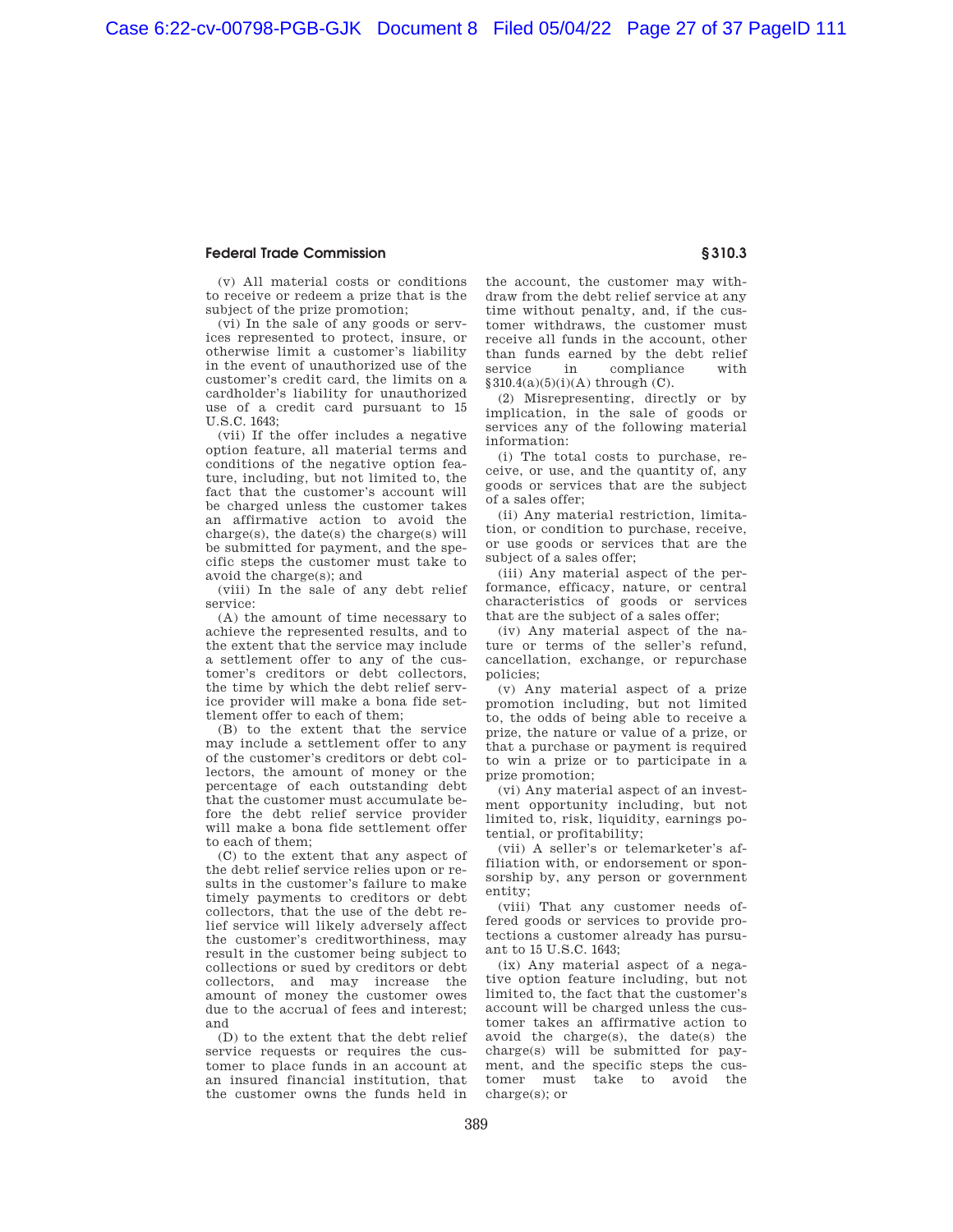(x) Any material aspect of any debt relief service, including, but not limited to, the amount of money or the percentage of the debt amount that a customer may save by using such service; the amount of time necessary to achieve the represented results; the amount of money or the percentage of each outstanding debt that the customer must accumulate before the provider of the debt relief service will initiate attempts with the customer's creditors or debt collectors or make a bona fide offer to negotiate, settle, or modify the terms of the customer's debt; the effect of the service on a customer's creditworthiness; the effect of the service on collection efforts of the customer's creditors or debt collectors; the percentage or number of customers who attain the represented results; and whether a debt relief service is offered or provided by a non-profit entity.

(3) Causing billing information to be submitted for payment, or collecting or attempting to collect payment for goods or services or a charitable contribution, directly or indirectly, without the customer's or donor's express verifiable authorization, except when the method of payment used is a credit card subject to protections of the Truth in Lending Act and Regulation Z,661 or a debit card subject to the protections of the Electronic Fund Transfer Act and Regulation E.662 Such authorization shall be deemed verifiable if any of the following means is employed:

(i) Express written authorization by the customer or donor, which includes the customer's or donor's signature;<sup>663</sup>

(ii) Express oral authorization which is audio-recorded and made available upon request to the customer or donor, and the customer's or donor's bank or other billing entity, and which evidences clearly both the customer's or

## **§ 310.3 16 CFR Ch. I (1–1–21 Edition)**

donor's authorization of payment for the goods or services or charitable contribution that are the subject of the telemarketing transaction and the customer's or donor's receipt of all of the following information:

(A) An accurate description, clearly and conspicuously stated, of the goods or services or charitable contribution for which payment authorization is sought;

(B) The number of debits, charges, or payments (if more than one);

(C) The date(s) the debit(s), charge(s), or payment(s) will be submitted for payment;

(D) The amount(s) of the debit(s), charge(s), or payment(s);

(E) The customer's or donor's name;

(F) The customer's or donor's billing information, identified with sufficient specificity such that the customer or donor understands what account will be used to collect payment for the goods or services or charitable contribution that are the subject of the telemarketing transaction;

(G) A telephone number for customer or donor inquiry that is answered during normal business hours; and

(H) The date of the customer's or donor's oral authorization; or

(iii) Written confirmation of the transaction, identified in a clear and conspicuous manner as such on the outside of the envelope, sent to the customer or donor via first class mail prior to the submission for payment of the customer's or donor's billing information, and that includes all of the in-<br>formation contained in contained in  $\S$ §310.3(a)(3)(ii)(A)-(G) and a clear and conspicuous statement of the procedures by which the customer or donor can obtain a refund from the seller or telemarketer or charitable organization in the event the confirmation is inaccurate; provided, however, that this means of authorization shall not be deemed verifiable in instances in which goods or services are offered in a transaction involving a free-to-pay conversion and preacquired account information.

(4) Making a false or misleading statement to induce any person to pay for goods or services or to induce a charitable contribution.

 $661$  Truth in Lending Act, 15 U.S.C. 1601 *et seq.*, and Regulation Z, 12 CFR part 226.

*Electronic Fund Transfer Act, 15 U.S.C.* 1693 *et seq.,* and Regulation E, 12 CFR part

 $663$  For purposes of this Rule, the term ''signature'' shall include an electronic or digital form of signature, to the extent that such form of signature is recognized as a valid signature under applicable federal law or state contract law.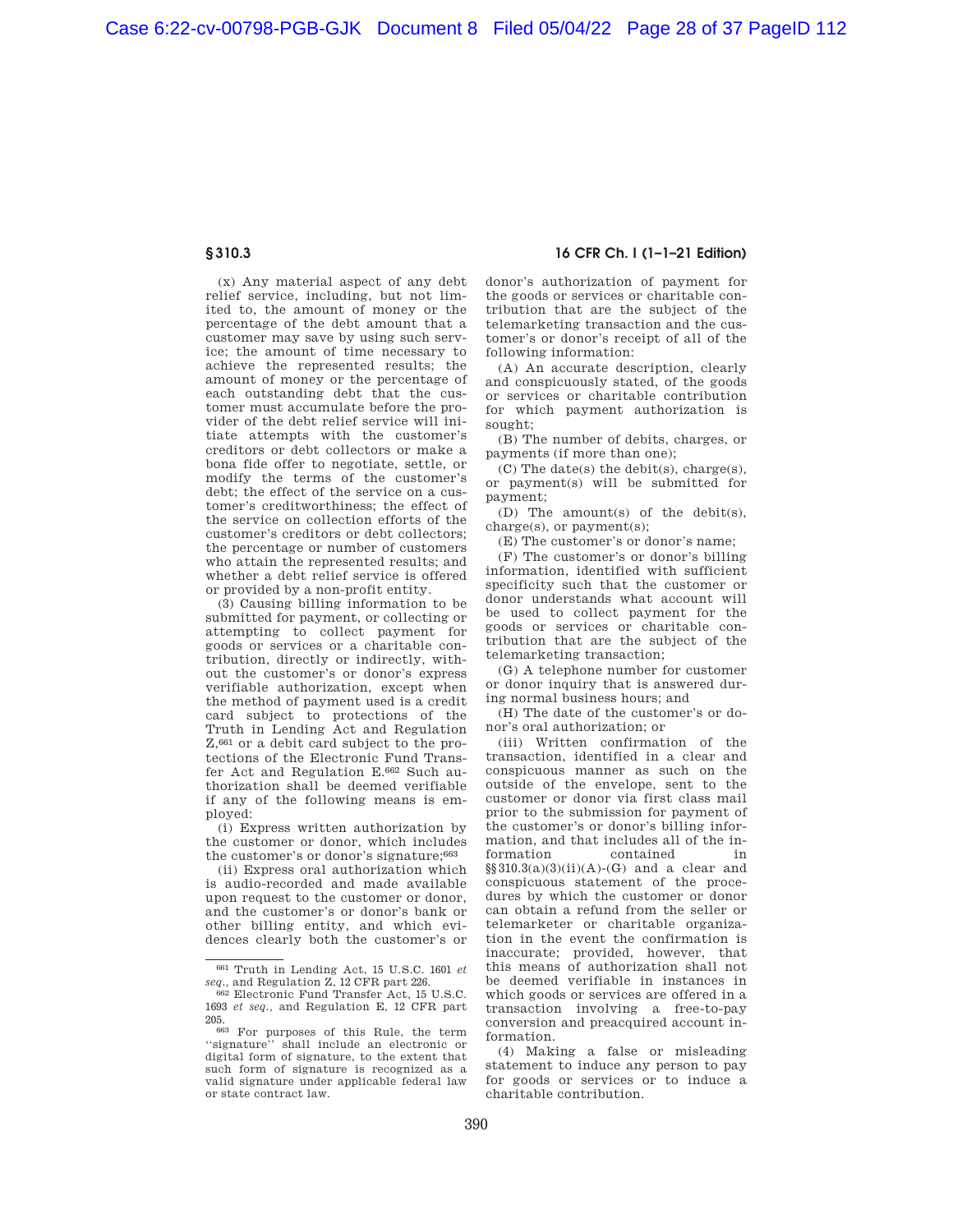#### **Federal Trade Commission § 310.4**

(b) *Assisting and facilitating.* It is a deceptive telemarketing act or practice and a violation of this Rule for a person to provide substantial assistance or support to any seller or telemarketer when that person knows or consciously avoids knowing that the seller or telemarketer is engaged in any act or practice that violates  $\S$ 310.3(a), (c) or (d), or §310.4 of this Rule.

(c) *Credit card laundering.* Except as expressly permitted by the applicable credit card system, it is a deceptive telemarketing act or practice and a violation of this Rule for:

(1) A merchant to present to or deposit into, or cause another to present to or deposit into, the credit card system for payment, a credit card sales draft generated by a telemarketing transaction that is not the result of a telemarketing credit card transaction between the cardholder and the merchant;

(2) Any person to employ, solicit, or otherwise cause a merchant, or an employee, representative, or agent of the merchant, to present to or deposit into the credit card system for payment, a credit card sales draft generated by a telemarketing transaction that is not the result of a telemarketing credit card transaction between the cardholder and the merchant; or

(3) Any person to obtain access to the credit card system through the use of a business relationship or an affiliation with a merchant, when such access is not authorized by the merchant agreement or the applicable credit card system.

(d) *Prohibited deceptive acts or practices in the solicitation of charitable contributions.* It is a fraudulent charitable solicitation, a deceptive telemarketing act or practice, and a violation of this Rule for any telemarketer soliciting charitable contributions to misrepresent, directly or by implication, any of the following material information:

(1) The nature, purpose, or mission of any entity on behalf of which a charitable contribution is being requested;

(2) That any charitable contribution is tax deductible in whole or in part;

(3) The purpose for which any charitable contribution will be used;

(4) The percentage or amount of any charitable contribution that will go to a charitable organization or to any particular charitable program;

(5) Any material aspect of a prize promotion including, but not limited to: the odds of being able to receive a prize; the nature or value of a prize; or that a charitable contribution is required to win a prize or to participate in a prize promotion; or

(6) A charitable organization's or telemarketer's affiliation with, or endorsement or sponsorship by, any person or government entity.

[75 FR 48516, Aug. 10, 2010, as amended at 80 FR 77558, Dec. 14, 2015]

#### **§ 310.4 Abusive telemarketing acts or practices.**

(a) *Abusive conduct generally.* It is an abusive telemarketing act or practice and a violation of this Rule for any seller or telemarketer to engage in the following conduct:

(1) Threats, intimidation, or the use of profane or obscene language;

(2) Requesting or receiving payment of any fee or consideration for goods or services represented to remove derogatory information from, or improve, a person's credit history, credit record, or credit rating until:

(i) The time frame in which the seller has represented all of the goods or services will be provided to that person has expired; and

(ii) The seller has provided the person with documentation in the form of a consumer report from a consumer reporting agency demonstrating that the promised results have been achieved, such report having been issued more than six months after the results were achieved. Nothing in this Rule should be construed to affect the requirement in the Fair Credit Reporting Act, 15 U.S.C. 1681, that a consumer report may only be obtained for a specified permissible purpose;

(3) Requesting or receiving payment of any fee or consideration from a person for goods or services represented to recover or otherwise assist in the return of money or any other item of value paid for by, or promised to, that person in a previous transaction, until seven (7) business days after such money or other item is delivered to that person. This provision shall not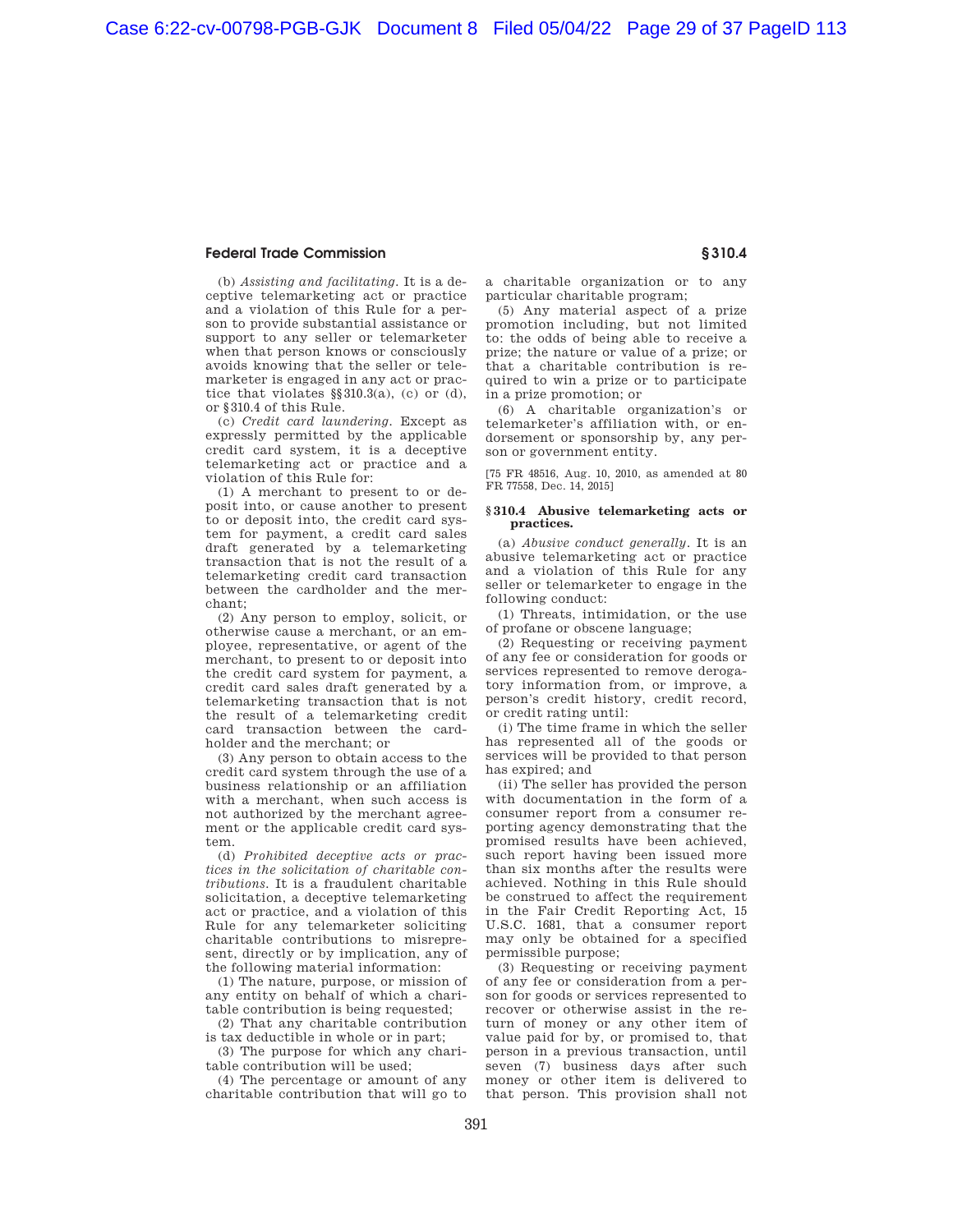apply to goods or services provided to a person by a licensed attorney;

(4) Requesting or receiving payment of any fee or consideration in advance of obtaining a loan or other extension of credit when the seller or telemarketer has guaranteed or represented a high likelihood of success in obtaining or arranging a loan or other extension of credit for a person;

(5)(i) Requesting or receiving payment of any fee or consideration for any debt relief service until and unless:

(A) The seller or telemarketer has renegotiated, settled, reduced, or otherwise altered the terms of at least one debt pursuant to a settlement agreement, debt management plan, or other such valid contractual agreement executed by the customer;

(B) The customer has made at least one payment pursuant to that settlement agreement, debt management plan, or other valid contractual agreement between the customer and the creditor or debt collector; and

(C) To the extent that debts enrolled in a service are renegotiated, settled, reduced, or otherwise altered individually, the fee or consideration either:

(*1*) Bears the same proportional relationship to the total fee for renegotiating, settling, reducing, or altering the terms of the entire debt balance as the individual debt amount bears to the entire debt amount. The individual debt amount and the entire debt amount are those owed at the time the debt was enrolled in the service; or

(*2*) Is a percentage of the amount saved as a result of the renegotiation, settlement, reduction, or alteration. The percentage charged cannot change from one individual debt to another. The amount saved is the difference between the amount owed at the time the debt was enrolled in the service and the amount actually paid to satisfy the debt.

(ii) Nothing in  $$310.4(a)(5)(i)$  prohibits requesting or requiring the customer to place funds in an account to be used for the debt relief provider's fees and for payments to creditors or debt collectors in connection with the renegotiation, settlement, reduction, or other alteration of the terms of payment or other terms of a debt, provided that:

## **§ 310.4 16 CFR Ch. I (1–1–21 Edition)**

(A) The funds are held in an account at an insured financial institution;

(B) The customer owns the funds held in the account and is paid accrued interest on the account, if any;

(C) The entity administering the account is not owned or controlled by, or in any way affiliated with, the debt relief service;

(D) The entity administering the account does not give or accept any money or other compensation in exchange for referrals of business involving the debt relief service; and

(E) The customer may withdraw from the debt relief service at any time without penalty, and must receive all funds in the account, other than funds earned by the debt relief service in compliance with  $§310.4(a)(5)(i)(A)$ through (C), within seven (7) business days of the customer's request.

(6) Disclosing or receiving, for consideration, unencrypted consumer account numbers for use in telemarketing; provided, however, that this paragraph shall not apply to the disclosure or receipt of a customer's or donor's billing information to process a payment for goods or services or a charitable contribution pursuant to a transaction;

(7) Causing billing information to be submitted for payment, directly or indirectly, without the express informed consent of the customer or donor. In any telemarketing transaction, the seller or telemarketer must obtain the express informed consent of the customer or donor to be charged for the goods or services or charitable contribution and to be charged using the<br>identified account. In any teleidentified account. In marketing transaction involving preacquired account information, the requirements in paragraphs  $(a)(7)(i)$ through (ii) of this section must be met to evidence express informed consent.

(i) In any telemarketing transaction involving preacquired account information and a free-to-pay conversion feature, the seller or telemarketer must:

(A) Obtain from the customer, at a minimum, the last four (4) digits of the account number to be charged;

(B) Obtain from the customer his or her express agreement to be charged for the goods or services and to be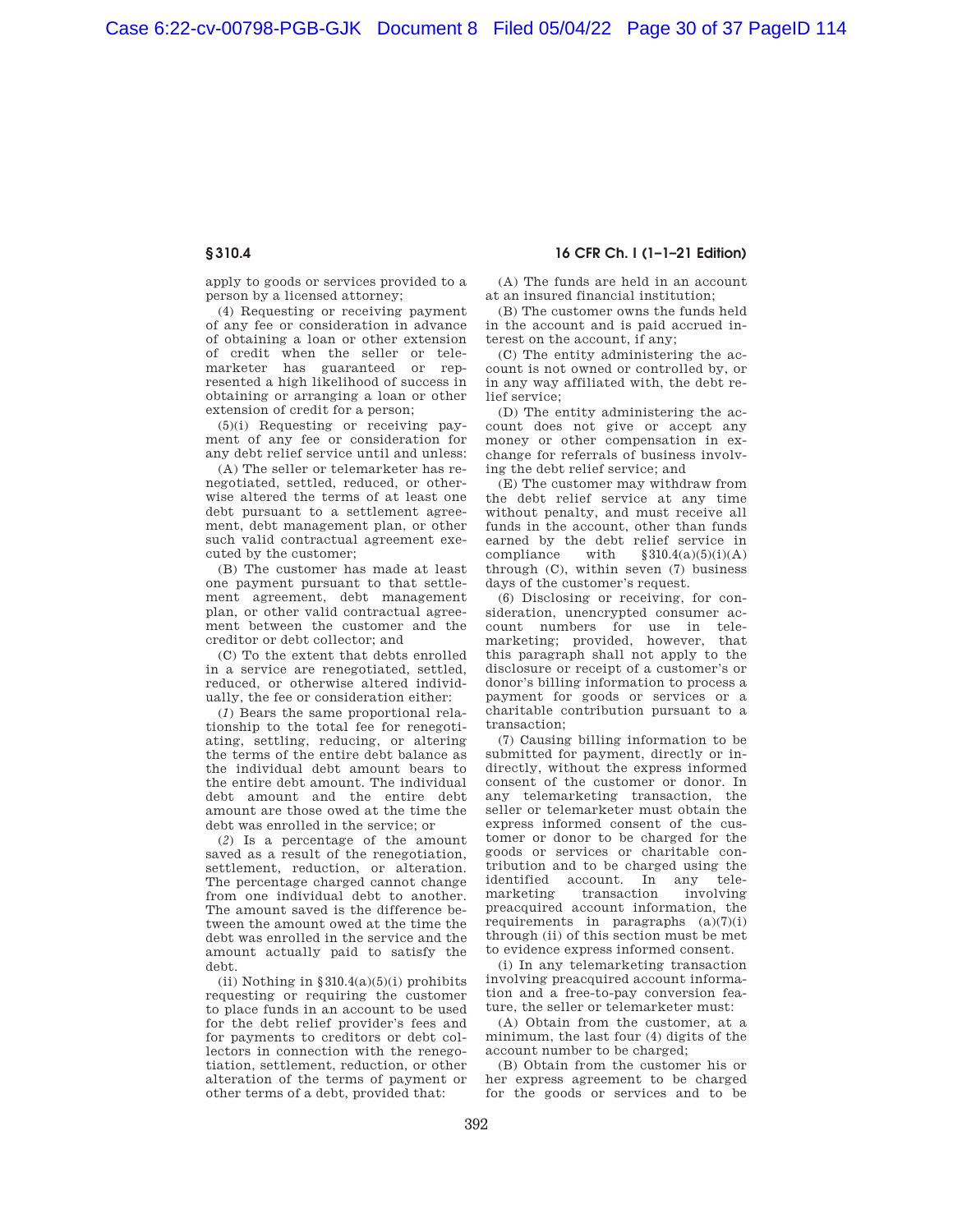### **Federal Trade Commission § 310.4**

charged using the account number pursuant to paragraph  $(a)(7)(i)(A)$  of this section; and,

(C) Make and maintain an audio recording of the entire telemarketing transaction.

(ii) In any other telemarketing transaction involving preacquired account information not described in paragraph  $(a)(7)(i)$  of this section, the seller or telemarketer must:

(A) At a minimum, identify the account to be charged with sufficient specificity for the customer or donor to understand what account will be charged; and

(B) Obtain from the customer or donor his or her express agreement to be charged for the goods or services and to be charged using the account number identified pursuant to para $graph (a)(7)(ii)(A)$  of this section;

(8) Failing to transmit or cause to be transmitted the telephone number, and, when made available by the telemarketer's carrier, the name of the telemarketer, to any caller identification service in use by a recipient of a telemarketing call; provided that it shall not be a violation to substitute (for the name and phone number used in, or billed for, making the call) the name of the seller or charitable organization on behalf of which a telemarketing call is placed, and the seller's or charitable organization's customer or donor service telephone number, which is answered during regular business hours;

(9) Creating or causing to be created, directly or indirectly, a remotely created payment order as payment for goods or services offered or sold through telemarketing or as a charitable contribution solicited or sought through telemarketing; or

(10) Accepting from a customer or donor, directly or indirectly, a cash-tocash money transfer or cash reload mechanism as payment for goods or services offered or sold through telemarketing or as a charitable contribution solicited or sought through telemarketing.

(b) *Pattern of calls.* (1) It is an abusive telemarketing act or practice and a violation of this Rule for a telemarketer to engage in, or for a seller

to cause a telemarketer to engage in, the following conduct:

(i) Causing any telephone to ring, or engaging any person in telephone conversation, repeatedly or continuously with intent to annoy, abuse, or harass any person at the called number;

(ii) Denying or interfering in any way, directly or indirectly, with a person's right to be placed on any registry of names and/or telephone numbers of persons who do not wish to receive outbound telephone calls established to comply with paragraph  $(b)(1)(iii)(A)$  of this section, including, but not limited to, harassing any person who makes such a request; hanging up on that person; failing to honor the request; requiring the person to listen to a sales pitch before accepting the request; assessing a charge or fee for honoring the request; requiring a person to call a different number to submit the request; and requiring the person to identify the seller making the call or on whose behalf the call is made;

(iii) Initiating any outbound telephone call to a person when:

(A) That person previously has stated that he or she does not wish to receive an outbound telephone call made by or on behalf of the seller whose goods or services are being offered or made on behalf of the charitable organization for which a charitable contribution is being solicited; or

(B) That person's telephone number is on the ''do-not-call'' registry, maintained by the Commission, of persons who do not wish to receive outbound telephone calls to induce the purchase of goods or services unless the seller or telemarketer:

(*1*) Can demonstrate that the seller has obtained the express agreement, in writing, of such person to place calls to that person. Such written agreement shall clearly evidence such person's authorization that calls made by or on behalf of a specific party may be placed to that person, and shall include the telephone number to which the calls may be placed and the signature 664 of that person; or

<sup>664</sup>For purposes of this Rule, the term ''signature'' shall include an electronic or digital form of signature, to the extent that such form of signature is recognized as a *Continued*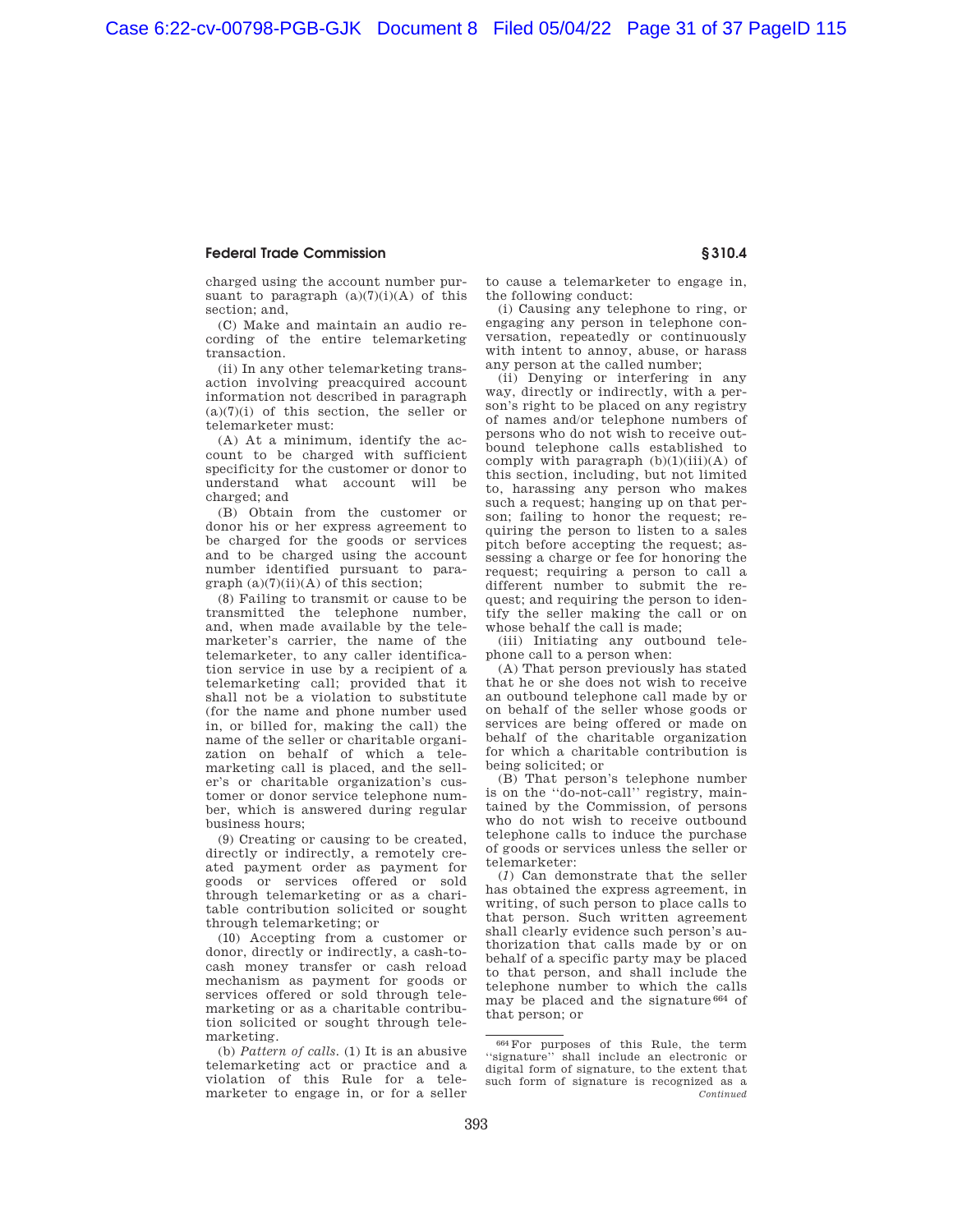(*2*) Can demonstrate that the seller has an established business relationship with such person, and that person has not stated that he or she does not wish to receive outbound telephone calls under paragraph  $(b)(1)(iii)(A)$  of this section; or

(iv) Abandoning any outbound telephone call. An outbound telephone call is ''abandoned'' under this section if a person answers it and the telemarketer does not connect the call to a sales representative within two (2) seconds of the person's completed greeting.

(v) Initiating any outbound telephone call that delivers a prerecorded message, other than a prerecorded message permitted for compliance with the call abandonment safe harbor in §310.4(b)(4)(iii), unless:

(A) In any such call to induce the purchase of any good or service, the seller has obtained from the recipient of the call an express agreement, in writing, that:

(i) The seller obtained only after a clear and conspicuous disclosure that the purpose of the agreement is to authorize the seller to place prerecorded calls to such person;

(ii) The seller obtained without requiring, directly or indirectly, that the agreement be executed as a condition of purchasing any good or service;

(iii) Evidences the willingness of the recipient of the call to receive calls that deliver prerecorded messages by or on behalf of a specific seller; and

(iv) Includes such person's telephone number and signature;665 and

(B) In any such call to induce the purchase of any good or service, or to induce a charitable contribution from a member of, or previous donor to, a nonprofit charitable organization on whose behalf the call is made, the seller or telemarketer:

(i) Allows the telephone to ring for at least fifteen (15) seconds or four (4) rings before disconnecting an unanswered call; and

## **§ 310.4 16 CFR Ch. I (1–1–21 Edition)**

(ii) Within two (2) seconds after the completed greeting of the person called, plays a prerecorded message that promptly provides the disclosures required by §310.4(d) or (e), followed immediately by a disclosure of one or both of the following:

(A) In the case of a call that could be answered in person by a consumer, that the person called can use an automated interactive voice and/or keypress-activated opt-out mechanism to assert a Do Not Call request pursuant to §310.4(b)(1)(iii)(A) at any time during the message. The mechanism must:

(1) Automatically add the number called to the seller's entity-specific Do Not Call list;

(2) Once invoked, immediately disconnect the call; and

(3) Be available for use at any time during the message; and

(B) In the case of a call that could be answered by an answering machine or voicemail service, that the person called can use a toll-free telephone number to assert a Do Not Call request pursuant to  $$310.4(b)(1)(iii)(A)$ . The number provided must connect directly to an automated interactive voice or keypress-activated opt-out mechanism  $t$ hat $\cdot$ 

(1) Automatically adds the number called to the seller's entity-specific Do Not Call list;

 $(2)$  Immediately thereafter connects the call; and

(3) Is accessible at any time throughout the duration of the telemarketing campaign; and

(iii) Complies with all other requirements of this part and other applicable federal and state laws.

(C) Any call that complies with all applicable requirements of this paragraph (v) shall not be deemed to violate  $§310.4(b)(1)(iv)$  of this part.

(D) This paragraph (v) shall not apply to any outbound telephone call that delivers a prerecorded healthcare message made by, or on behalf of, a covered entity or its business associate, as those terms are defined in the HIPAA Privacy Rule, 45 CFR 160.103.

(2) It is an abusive telemarketing act or practice and a violation of this Rule for any person to sell, rent, lease, purchase, or use any list established to comply with  $§310.4(b)(1)(iii)(A)$ , or

valid signature under applicable federal law or state contract law.<br><sup>665</sup> For purposes of this Rule, the term

<sup>&#</sup>x27;'signature'' shall include an electronic or digital form of signature, to the extent that such form of signature is recognized as a valid signature under applicable federal law or state contract law.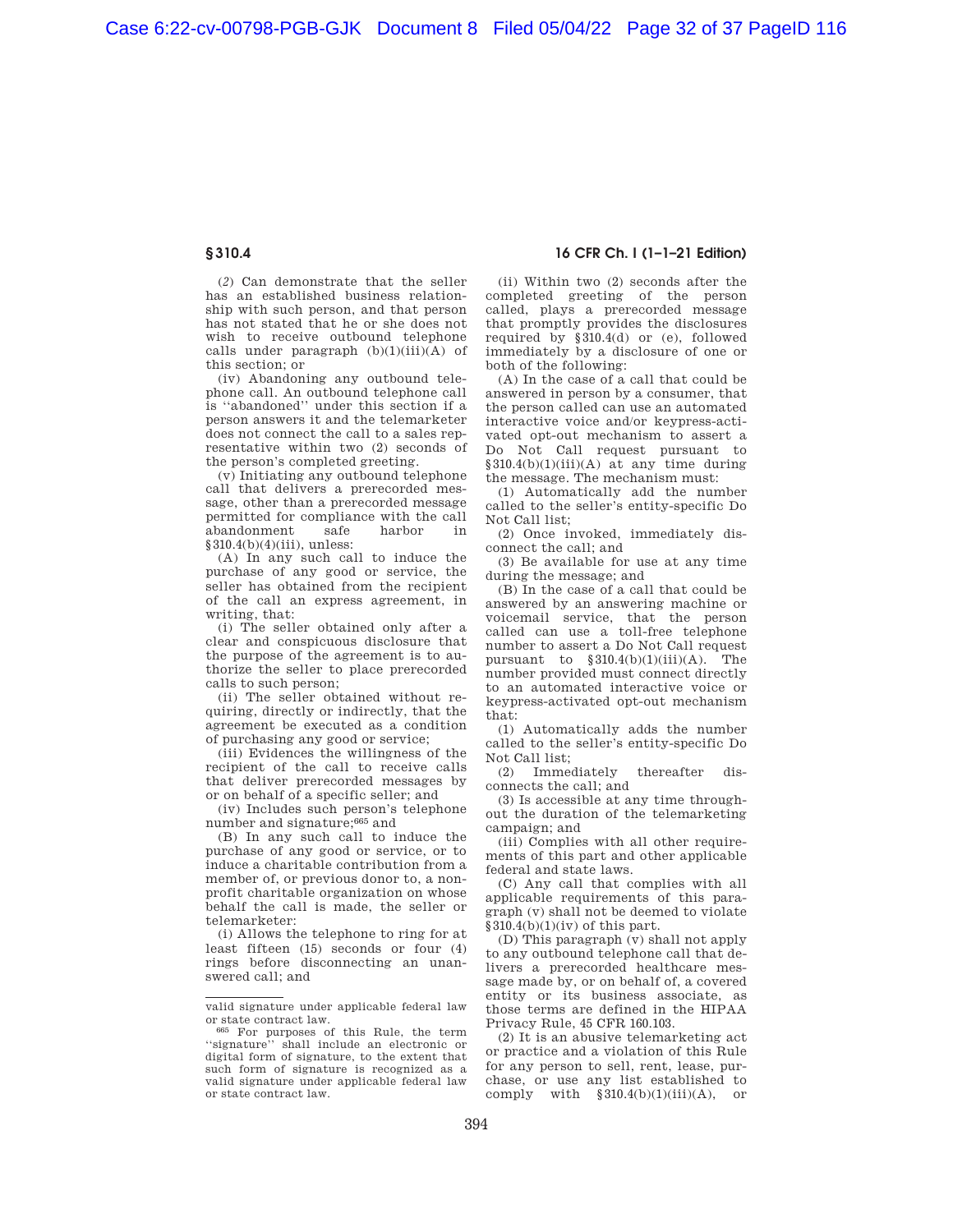#### **Federal Trade Commission § 310.4**

maintained by the Commission pursuant to  $$310.4(b)(1)(iii)(B)$ , for any purpose except compliance with the provisions of this Rule or otherwise to prevent telephone calls to telephone numbers on such lists.

(3) A seller or telemarketer will not be liable for violating  $$310.4(b)(1)(ii)$ and (iii) if it can demonstrate that, as part of the seller's or telemarketer's routine business practice:

(i) It has established and implemented written procedures to comply with  $§310.4(b)(1)(ii)$  and (iii);

(ii) It has trained its personnel, and any entity assisting in its compliance, in the procedures established pursuant to §310.4(b)(3)(i);

(iii) The seller, or a telemarketer or another person acting on behalf of the seller or charitable organization, has maintained and recorded a list of telephone numbers the seller or charitable organization may not contact, in compliance with  $$310.4(b)(1)(iii)(A);$ 

(iv) The seller or a telemarketer uses a process to prevent telemarketing to any telephone number on any list established pursuant to §310.4(b)(3)(iii) or  $310.4(b)(1)(iii)(B)$ , employing a version of the ''do-not-call'' registry obtained from the Commission no more than thirty-one (31) days prior to the date any call is made, and maintains records documenting this process;

(v) The seller or a telemarketer or another person acting on behalf of the seller or charitable organization, monitors and enforces compliance with the procedures established pursuant to §310.4(b)(3)(i); and

(vi) Any subsequent call otherwise violating paragraph  $(b)(1)(ii)$  or (iii) of this section is the result of error and not of failure to obtain any information necessary to comply with a request pursuant to paragraph  $(b)(1)(iii)(A)$  of this section not to receive further calls by or on behalf of a seller or charitable organization.

(4) A seller or telemarketer will not be liable for violating  $$310.4(b)(1)(iv)$  if:

(i) The seller or telemarketer employs technology that ensures abandonment of no more than three (3) percent of all calls answered by a person, measured over the duration of a single calling campaign, if less than 30 days, or separately over each successive 30day period or portion thereof that the campaign continues.

(ii) The seller or telemarketer, for each telemarketing call placed, allows the telephone to ring for at least fifteen (15) seconds or four (4) rings before disconnecting an unanswered call;

(iii) Whenever a sales representative is not available to speak with the person answering the call within two (2) seconds after the person's completed greeting, the seller or telemarketer promptly plays a recorded message that states the name and telephone number of the seller on whose behalf the call was placed<sup>666</sup>; and

(iv) The seller or telemarketer, in accordance with §310.5(b)-(d), retains records establishing compliance with §310.4(b)(4)(i)-(iii).

(c) *Calling time restrictions.* Without the prior consent of a person, it is an abusive telemarketing act or practice and a violation of this Rule for a telemarketer to engage in outbound telephone calls to a person's residence at any time other than between 8:00 a.m. and 9:00 p.m. local time at the called person's location.

(d) *Required oral disclosures in the sale of goods or services.* It is an abusive telemarketing act or practice and a violation of this Rule for a telemarketer in an outbound telephone call or internal or external upsell to induce the purchase of goods or services to fail to disclose truthfully, promptly, and in a clear and conspicuous manner to the person receiving the call, the following information:

(1) The identity of the seller;

(2) That the purpose of the call is to sell goods or services;

(3) The nature of the goods or services; and

(4) That no purchase or payment is necessary to be able to win a prize or participate in a prize promotion if a prize promotion is offered and that any purchase or payment will not increase the person's chances of winning. This disclosure must be made before or in conjunction with the description of the prize to the person called. If requested

<sup>666</sup> This provision does not affect any seller's or telemarketer's obligation to comply with relevant state and federal laws, including but not limited to the TCPA, 47 U.S.C. 227, and 47 CFR part 64.1200.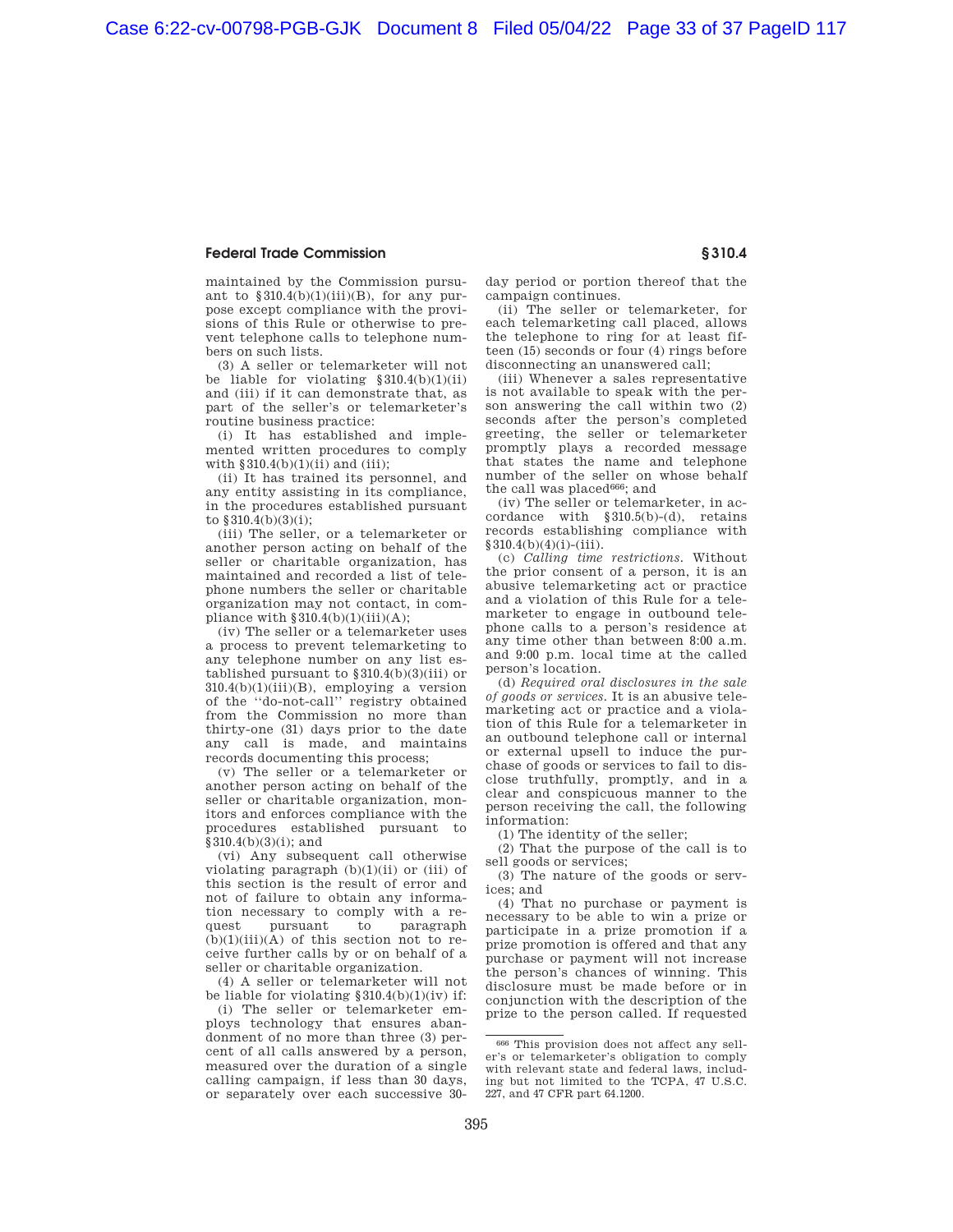by that person, the telemarketer must disclose the no-purchase/no-payment entry method for the prize promotion; provided, however, that, in any internal upsell for the sale of goods or services, the seller or telemarketer must provide the disclosures listed in this section only to the extent that the information in the upsell differs from the disclosures provided in the initial telemarketing transaction.

(e) *Required oral disclosures in charitable solicitations.* It is an abusive telemarketing act or practice and a violation of this Rule for a telemarketer, in an outbound telephone call to induce a charitable contribution, to fail to disclose truthfully, promptly, and in a clear and conspicuous manner to the person receiving the call, the following information:

(1) The identity of the charitable organization on behalf of which the request is being made; and

(2) That the purpose of the call is to solicit a charitable contribution.

[75 FR 48516, Aug. 10, 2010, as amended at 76 FR 58716, Sept. 22, 2011; 80 FR 77559, Dec. 14, 2015]

#### **§ 310.5 Recordkeeping requirements.**

(a) Any seller or telemarketer shall keep, for a period of 24 months from the date the record is produced, the following records relating to its telemarketing activities:

(1) All substantially different advertising, brochures, telemarketing scripts, and promotional materials;

(2) The name and last known address of each prize recipient and the prize awarded for prizes that are represented, directly or by implication, to have a value of \$25.00 or more;

(3) The name and last known address of each customer, the goods or services purchased, the date such goods or services were shipped or provided, and the amount paid by the customer for the goods or services;667

(4) The name, any fictitious name used, the last known home address and

## **§ 310.5 16 CFR Ch. I (1–1–21 Edition)**

telephone number, and the job title(s) for all current and former employees directly involved in telephone sales or solicitations; provided, however, that if the seller or telemarketer permits fictitious names to be used by employees, each fictitious name must be traceable to only one specific employee; and

(5) All verifiable authorizations or records of express informed consent or express agreement required to be provided or received under this Rule.

(b) A seller or telemarketer may keep the records required by §310.5(a) in any form, and in the same manner, format, or place as they keep such records in the ordinary course of business. Failure to keep all records required by §310.5(a) shall be a violation of this Rule.

(c) The seller and the telemarketer calling on behalf of the seller may, by written agreement, allocate responsibility between themselves for the recordkeeping required by this Section. When a seller and telemarketer have entered into such an agreement, the terms of that agreement shall govern, and the seller or telemarketer, as the case may be, need not keep records that duplicate those of the other. If the agreement is unclear as to who must maintain any required record(s), or if no such agreement exists, the seller shall be responsible for complying with §§310.5(a)(1)-(3) and (5); the telemarketer shall be responsible for complying with §310.5(a)(4).

(d) In the event of any dissolution or termination of the seller's or telemarketer's business, the principal of that seller or telemarketer shall maintain all records as required under this section. In the event of any sale, assignment, or other change in ownership of the seller's or telemarketer's business, the successor business shall maintain all records required under this section.

#### **§ 310.6 Exemptions.**

(a) Solicitations to induce charitable contributions via outbound telephone calls are not covered by §310.4(b)(1)(iii)(B) of this Rule.

(b) The following acts or practices are exempt from this Rule:

<sup>667</sup> For offers of consumer credit products subject to the Truth in Lending Act, 15 U.S.C. 1601 *et seq.,* and Regulation Z, 12 CFR 226, compliance with the recordkeeping requirements under the Truth in Lending Act, and Regulation Z, shall constitute compliance with  $\S 310.5(a)(3)$  of this Rule.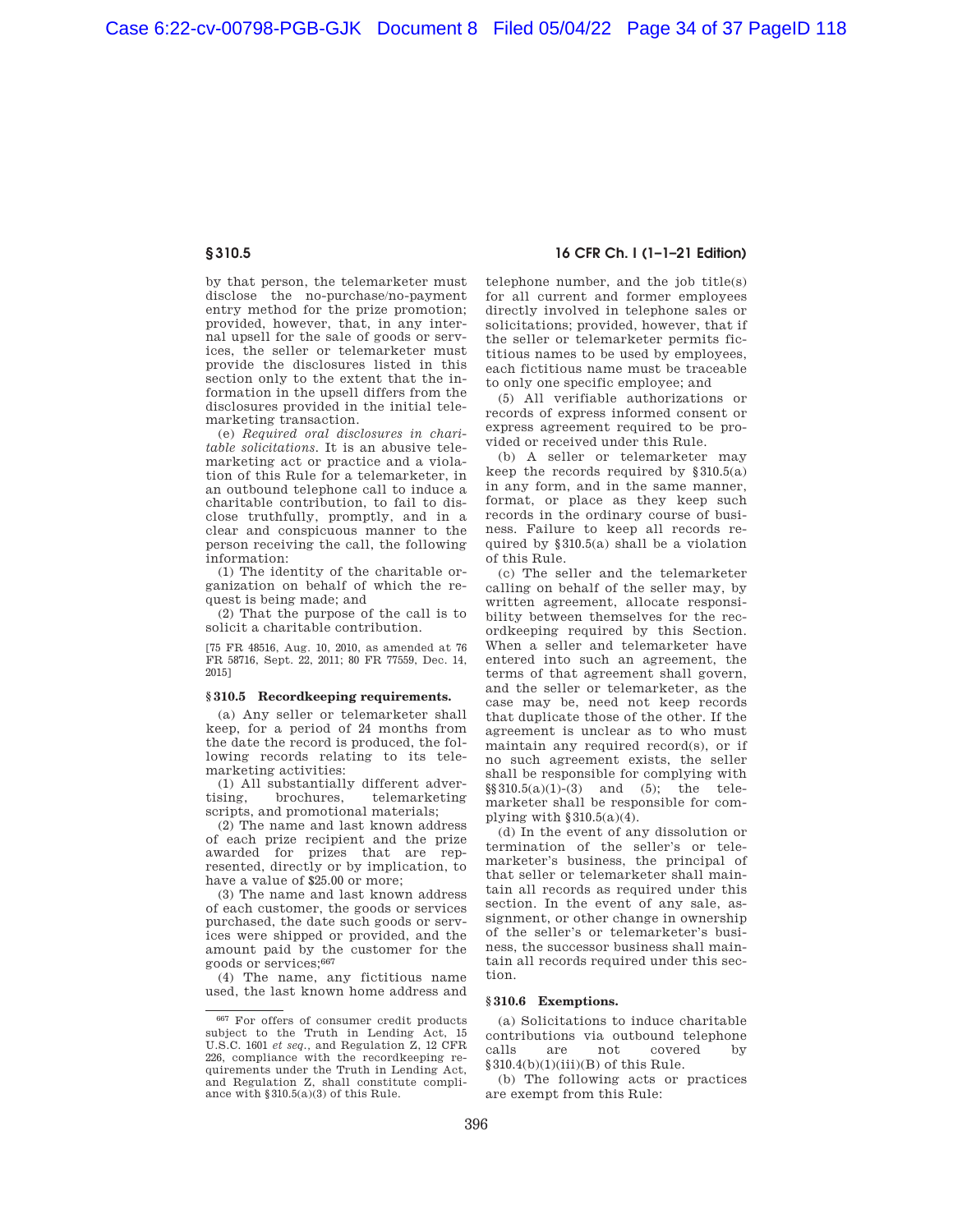#### **Federal Trade Commission § 310.7**

(1) The sale of pay-per-call services subject to the Commission's Rule entitled ''Trade Regulation Rule Pursuant to the Telephone Disclosure and Dispute Resolution Act of 1992,'' 16 CFR part 308, *provided,* however, that this exemption does not apply to the requirements of  $\S 310.4(a)(1)$ ,  $(a)(7)$ ,  $(b)$ , and (c);

(2) The sale of franchises subject to the Commission's Rule entitled ''Disclosure Requirements and Prohibitions Concerning Franchising,'' (''Franchise Rule'') 16 CFR part 436, and the sale of business opportunities subject to the Commission's Rule entitled ''Disclosure Requirements and Prohibitions Concerning Business Opportunities,'' (''Business Opportunity Rule'') 16 CFR part 437, *provided,* however, that this exemption does not apply to the requirements of  $\S$ 310.4(a)(1), (a)(7), (b), and (c);

(3) Telephone calls in which the sale of goods or services or charitable solicitation is not completed, and payment or authorization of payment is not required, until after a face-to-face sales or donation presentation by the seller or charitable organization, *provided,*  however, that this exemption does not<br>apply to the requirements of requirements of  $\S$ §310.4(a)(1), (a)(7), (b), and (c);

(4) Telephone calls initiated by a customer or donor that are not the result of any solicitation by a seller, charitable organization, or telemarketer, *provided,* however, that this exemption does not apply to any instances of upselling included in such telephone calls;

(5) Telephone calls initiated by a customer or donor in response to an advertisement through any medium, other than direct mail solicitation, *provided,*  however, that this exemption does not apply to:

(i) Calls initiated by a customer or donor in response to an advertisement relating to investment opportunities, debt relief services, business opportunities other than business arrangements covered by the Franchise Rule or Business Opportunity Rule, or advertisements involving offers for goods or services described in §310.3(a)(1)(vi) or §310.4(a)(2) through (4);

(ii) The requirements of  $§310.4(a)(9)$ or (10); or

(iii) Any instances of upselling included in such telephone calls;

(6) Telephone calls initiated by a customer or donor in response to a direct mail solicitation, including solicitations via the U.S. Postal Service, facsimile transmission, electronic mail, and other similar methods of delivery in which a solicitation is directed to specific address(es) or person(s), that clearly, conspicuously, and truthfully discloses all material information listed in  $$310.3(a)(1)$ , for any goods or services offered in the direct mail solicitation, and that contains no material misrepresentation regarding any item contained in §310.3(d) for any requested charitable contribution; *provided,* however, that this exemption does not apply to:

(i) Calls initiated by a customer in response to a direct mail solicitation relating to prize promotions, investment opportunities, debt relief services, business opportunities other than business arrangements covered by the Franchise Rule or Business Opportunity Rule, or goods or services described in  $$310.3(a)(1)(vi)$  or  $$310.4(a)(2)$ through (4);

(ii) The requirements of  $$310.4(a)(9)$ or (10); or

(iii) Any instances of upselling included in such telephone calls; and

(7) Telephone calls between a telemarketer and any business to induce the purchase of goods or services or a charitable contribution by the business, except calls to induce the retail sale of nondurable office or cleaning supplies; *provided,* however, that §§310.4(b)(1)(iii)(B) and 310.5 shall not apply to sellers or telemarketers of nondurable office or cleaning supplies.

[75 FR 48516, Aug. 10, 2010, as amended at 80 FR 77559, Dec. 14, 2015]

#### **§ 310.7 Actions by states and private persons.**

(a) Any attorney general or other officer of a state authorized by the state to bring an action under the Telemarketing and Consumer Fraud and Abuse Prevention Act, and any private person who brings an action under that Act, shall serve written notice of its action on the Commission, if feasible, prior to its initiating an action under this Rule. The notice shall be sent to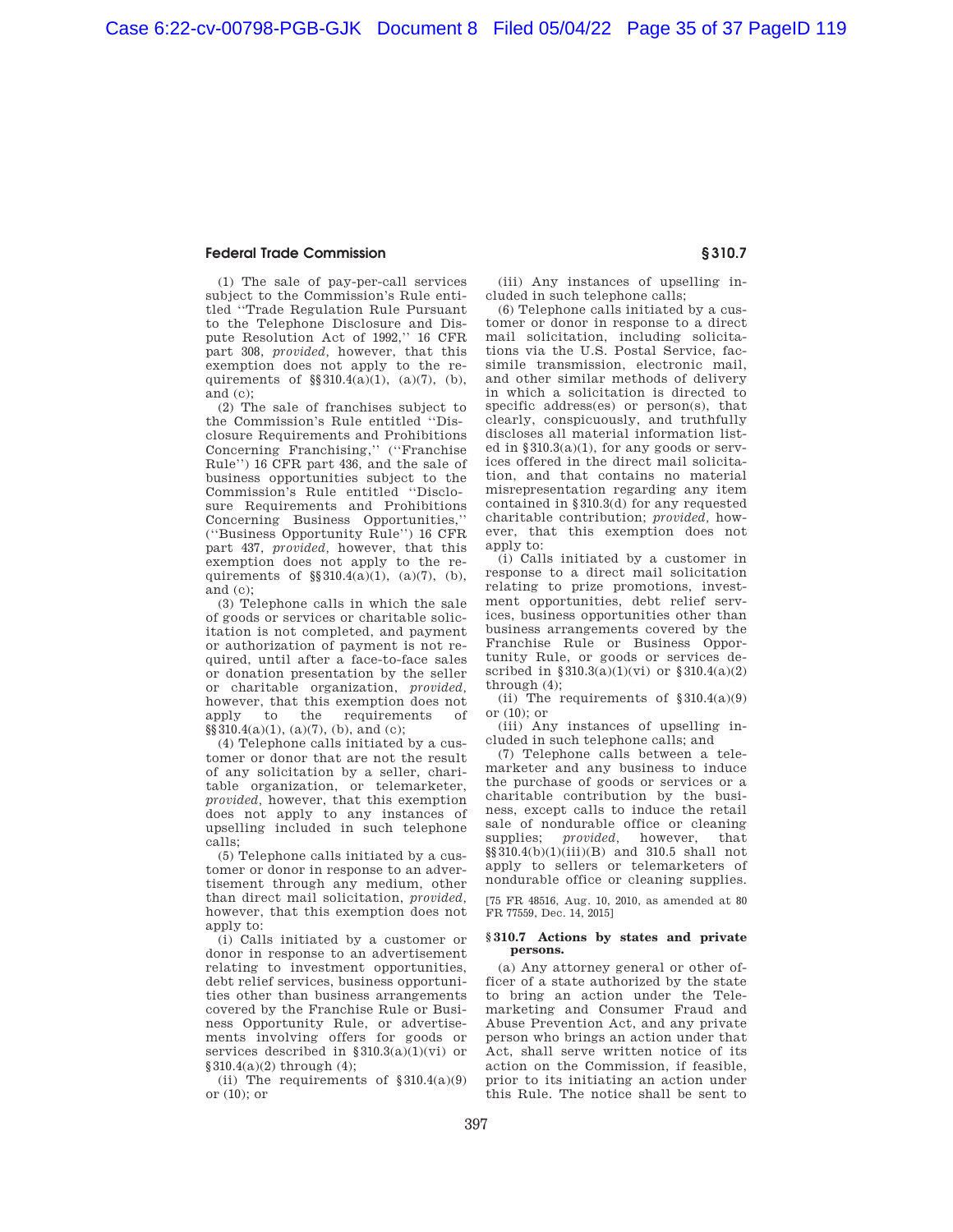the Office of the Director, Bureau of Consumer Protection, Federal Trade Commission, Washington, DC 20580, and shall include a copy of the state's or private person's complaint and any other pleadings to be filed with the court. If prior notice is not feasible, the state or private person shall serve the Commission with the required notice immediately upon instituting its action.

(b) Nothing contained in this Section shall prohibit any attorney general or other authorized state official from proceeding in state court on the basis of an alleged violation of any civil or criminal statute of such state.

#### **§ 310.8 Fee for access to the National Do Not Call Registry.**

(a) It is a violation of this Rule for any seller to initiate, or cause any telemarketer to initiate, an outbound telephone call to any person whose telephone number is within a given area code unless such seller, either directly or through another person, first has paid the annual fee, required by §310.8(c), for access to telephone numbers within that area code that are included in the National Do Not Call Registry maintained by the Commission under  $$310.4(b)(1)(iii)(B);$  provided, however, that such payment is not necessary if the seller initiates, or causes a telemarketer to initiate, calls solely to persons pursuant to  $\S(310.4(b)(1)(iii)(B)(i)$  or (ii), and the seller does not access the National Do Not Call Registry for any other purpose.

(b) It is a violation of this Rule for any telemarketer, on behalf of any seller, to initiate an outbound telephone call to any person whose telephone number is within a given area code unless that seller, either directly or through another person, first has paid the annual fee, required by  $§310.8(c)$ , for access to the telephone numbers within that area code that are included in the National Do Not Call Registry; provided, however, that such payment is not necessary if the seller initiates, or causes a telemarketer to initiate, calls solely to persons pursuant to  $\S\$ 310.4(b)(1)(iii)(B)(i) or (ii), and the seller does not access the National Do

**§ 310.8 16 CFR Ch. I (1–1–21 Edition)** 

Not Call Registry for any other purpose.

(c) The annual fee, which must be paid by any person prior to obtaining access to the National Do Not Call Registry, is \$66 for each area code of data accessed, up to a maximum of \$18,044; *provided,* however, that there shall be no charge to any person for accessing the first five area codes of data, and *provided further,* that there shall be no charge to any person engaging in or causing others to engage in outbound telephone calls to consumers and who is accessing area codes of data in the National Do Not Call Registry if the person is permitted to access, but is not required to access, the National Do Not Call Registry under this Rule, 47 CFR 64.1200, or any other Federal regulation or law. No person may participate in any arrangement to share the cost of accessing the National Do Not Call Registry, including any arrangement with any telemarketer or service provider to divide the costs to access the registry among various clients of that telemarketer or service provider.

(d) Each person who pays, either directly or through another person, the annual fee set forth in paragraph (c) of this section, each person excepted under paragraph (c) from paying the annual fee, and each person excepted from paying an annual fee under §310.4(b)(1)(iii)(B), will be provided a unique account number that will allow that person to access the registry data for the selected area codes at any time for the twelve month period beginning on the first day of the month in which the person paid the fee (''the annual period''). To obtain access to additional area codes of data during the first six months of the annual period, each person required to pay the fee under paragraph (c) of this section must first pay \$66 for each additional area code of data not initially selected. To obtain access to additional area codes of data during the second six months of the annual period, each person required to pay the fee under paragraph (c) of this section must first pay \$33 for each additional area code of data not initially selected. The payment of the additional fee will permit the person to access the additional area codes of data for the remainder of the annual period.